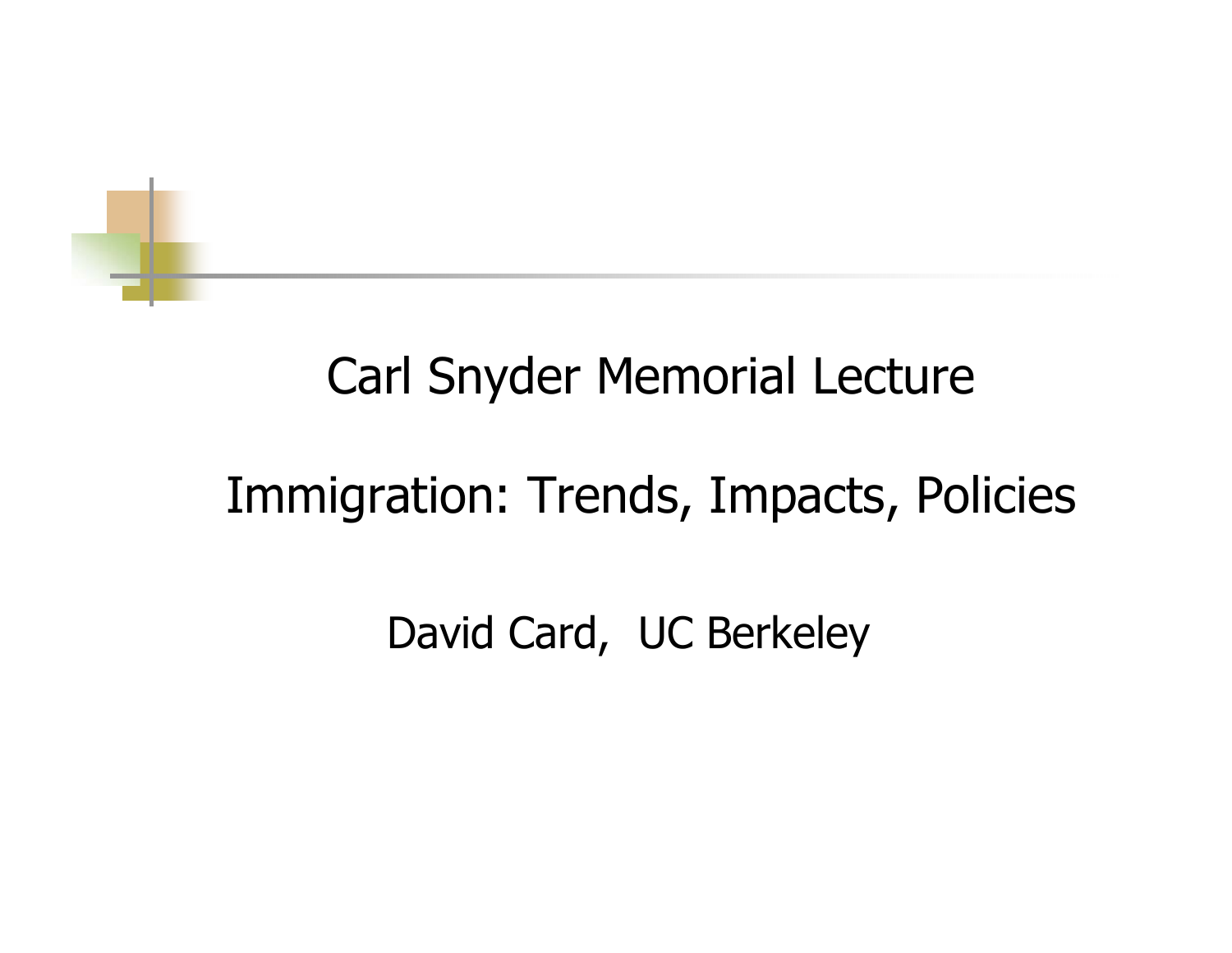## **Background**

- • there is wide debate about the effects of immigration on economic/social outcomes
- • immigrants now make up 14% of US population (from low of 5% in 1970), and account for about ½ of population growth
- • economic analysis can inform the debate and provide insights into some of the sources of controversy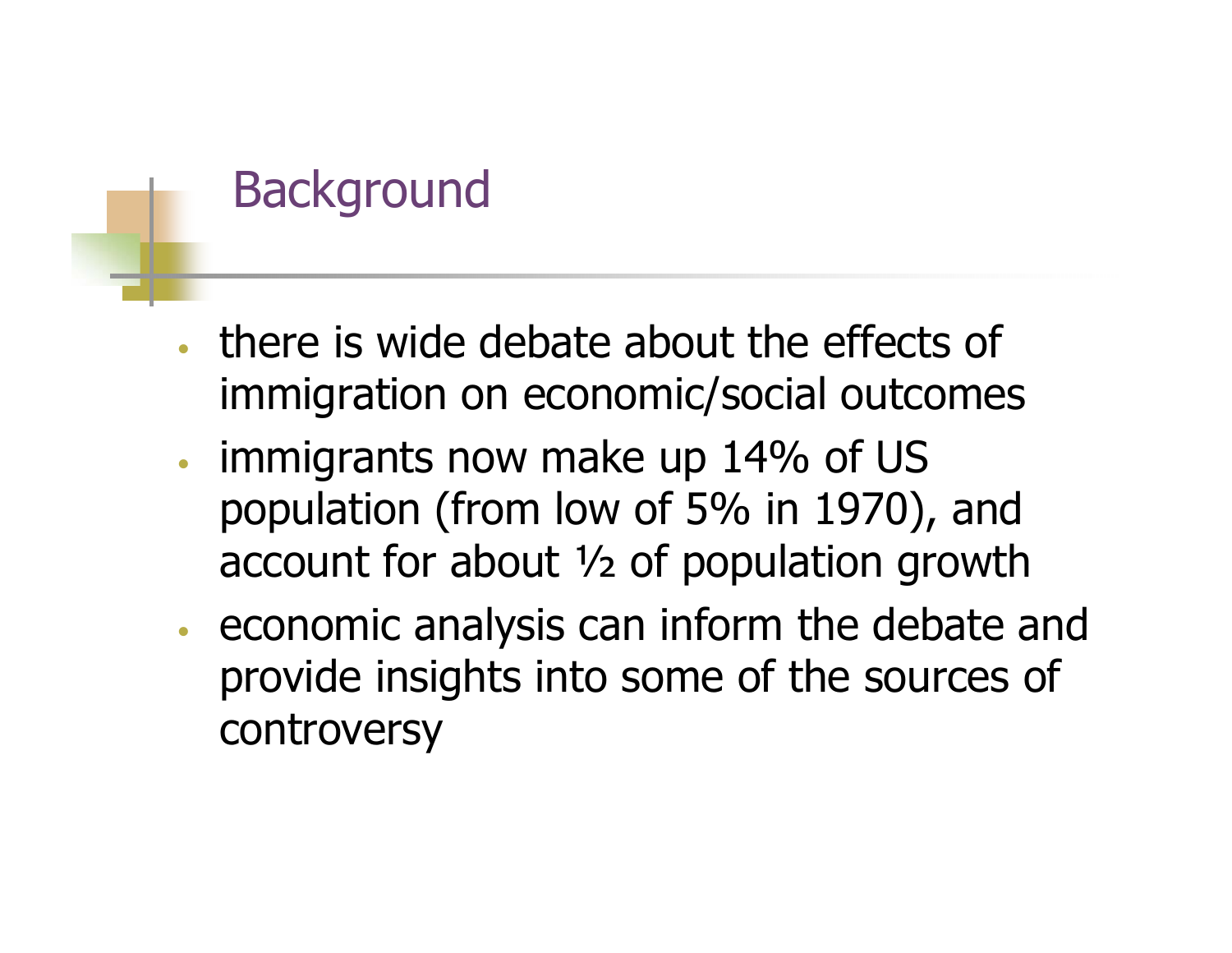## Goals for this lecture

- 1. Highlight some of the main forces behind the supply and demand for immigrants in the US
- 2. Synthesize the evidence on labor market effects of immi gration
- 3. Discuss the formation of attitudes toward immigration policy, and evidence on the importance of different factors in this process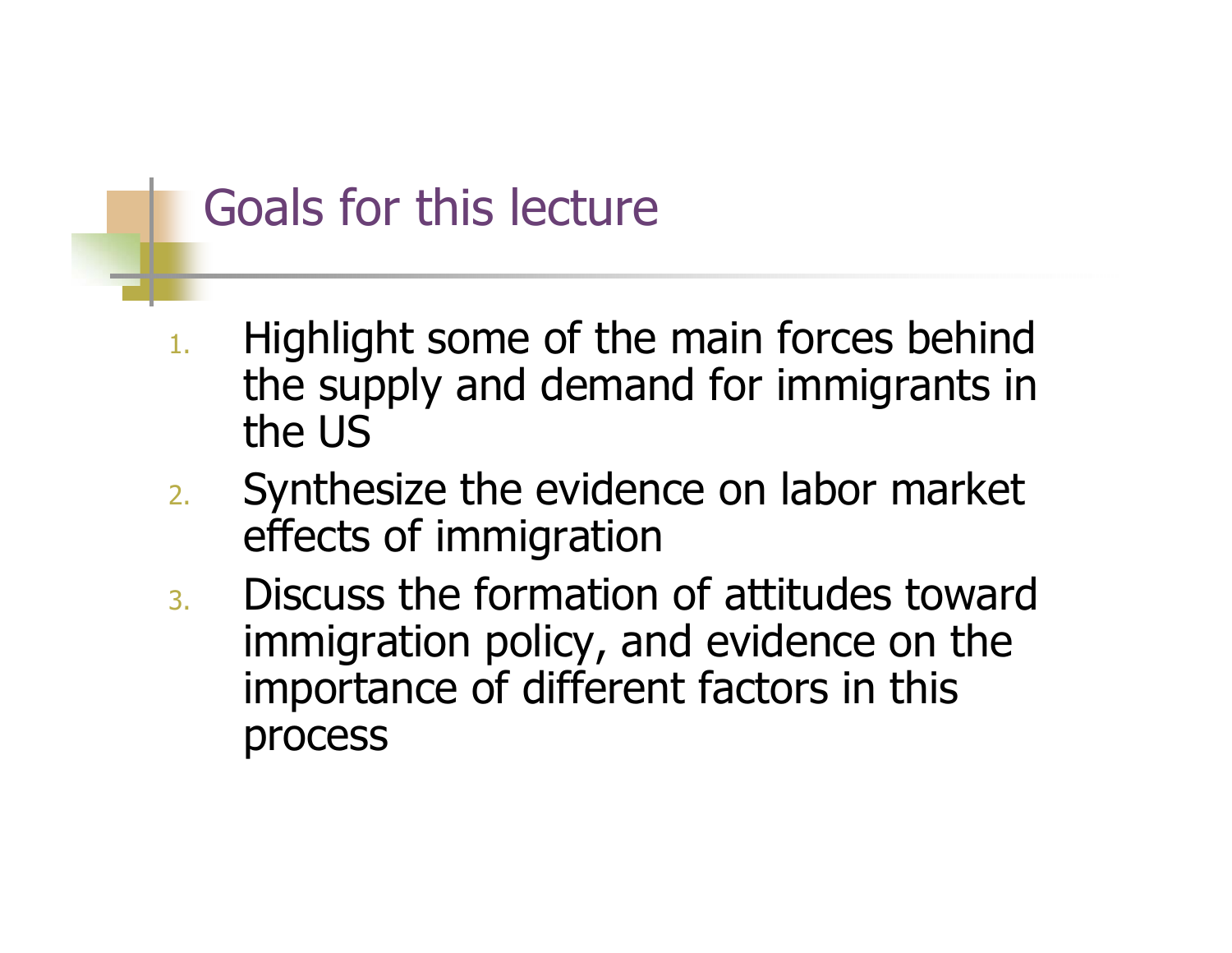1. Supply and Demand Factors a) Supply side

Cost-benefit comparison for potential immigrants to the US: Benefits: (net income)<sup>us</sup> (net income)home

- Costs: friends/family, social network
	- culture/language
	- -- *relative* status in US/home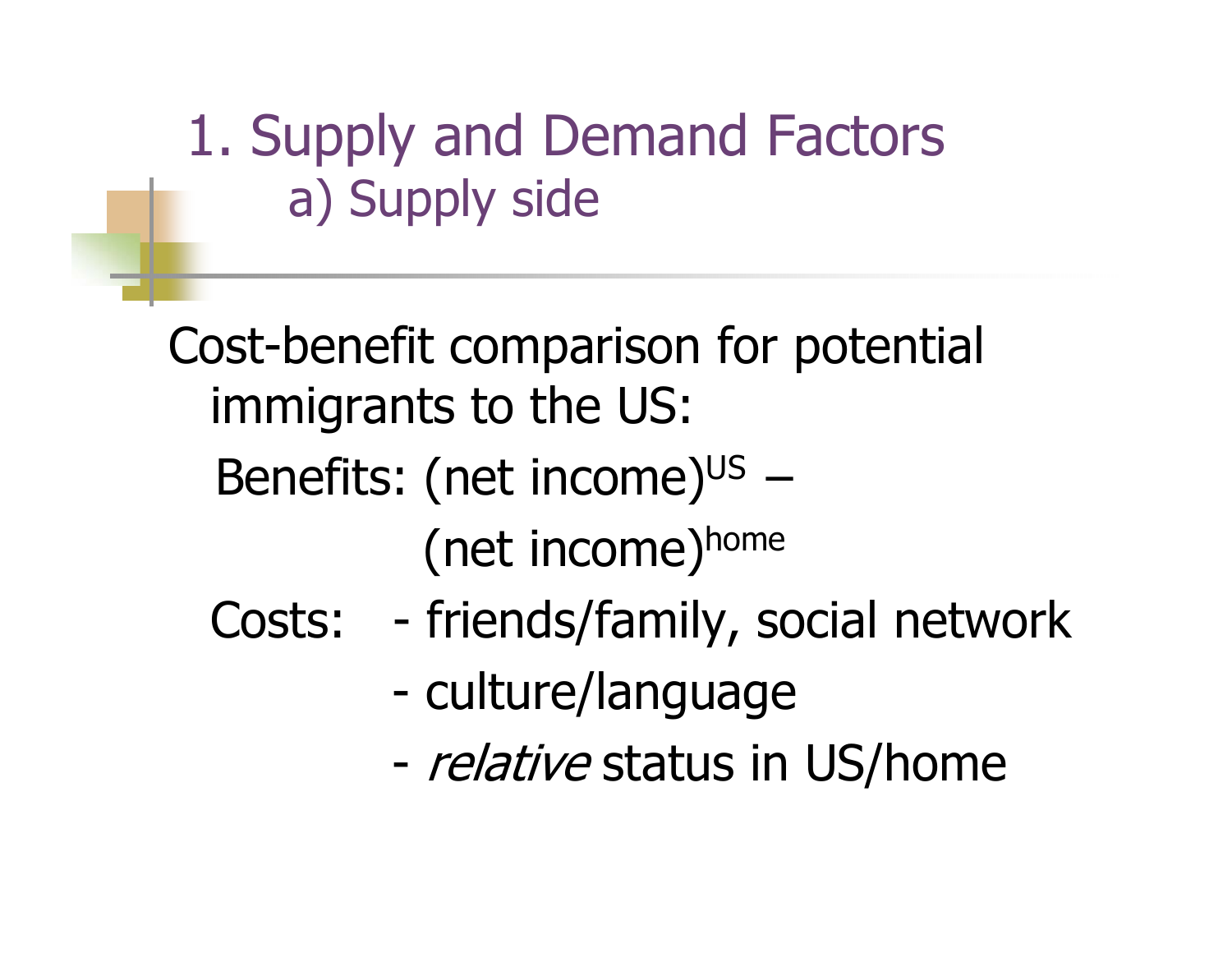

Potential Gains From Immigration by "Skill" Level

Earnings in Home Country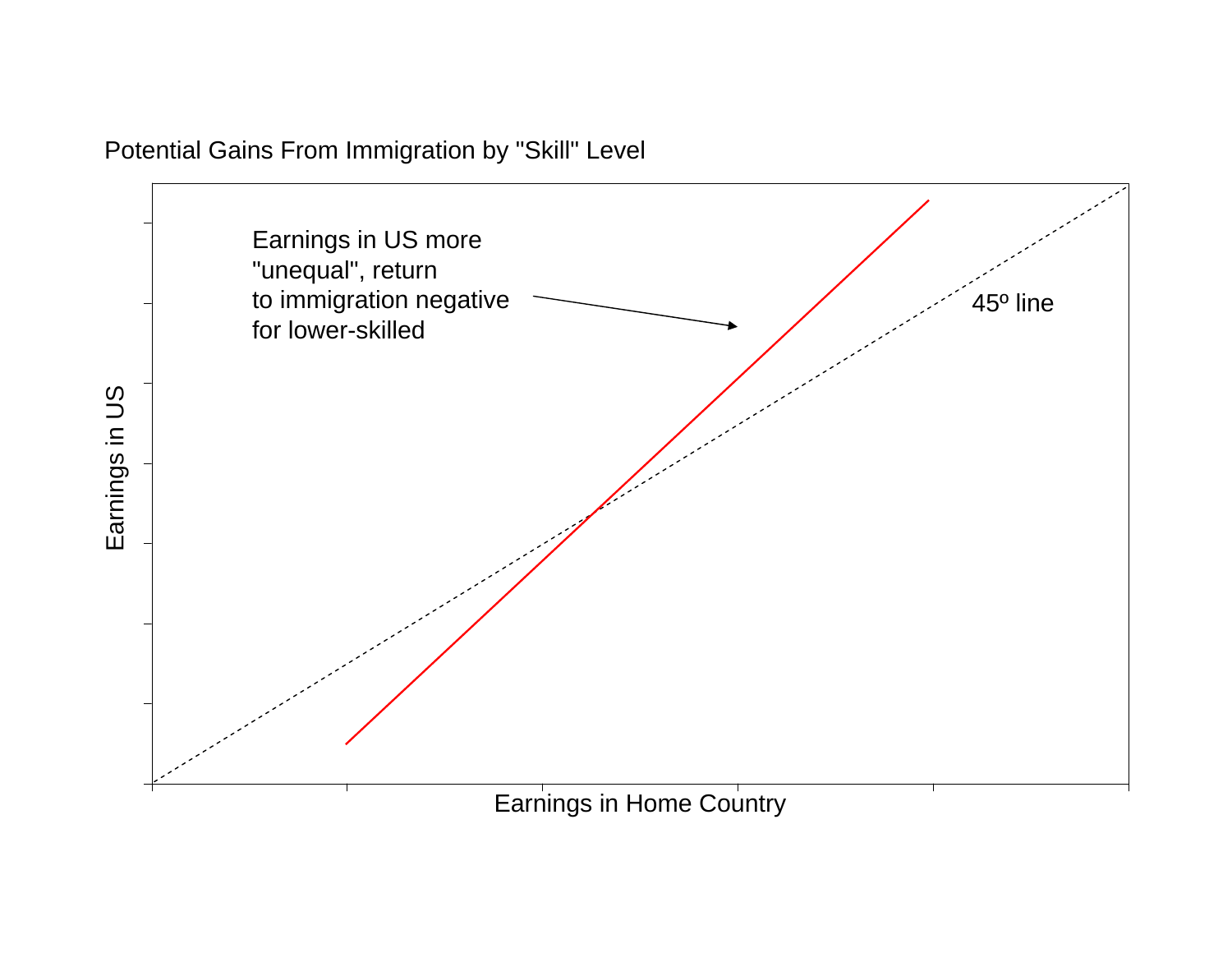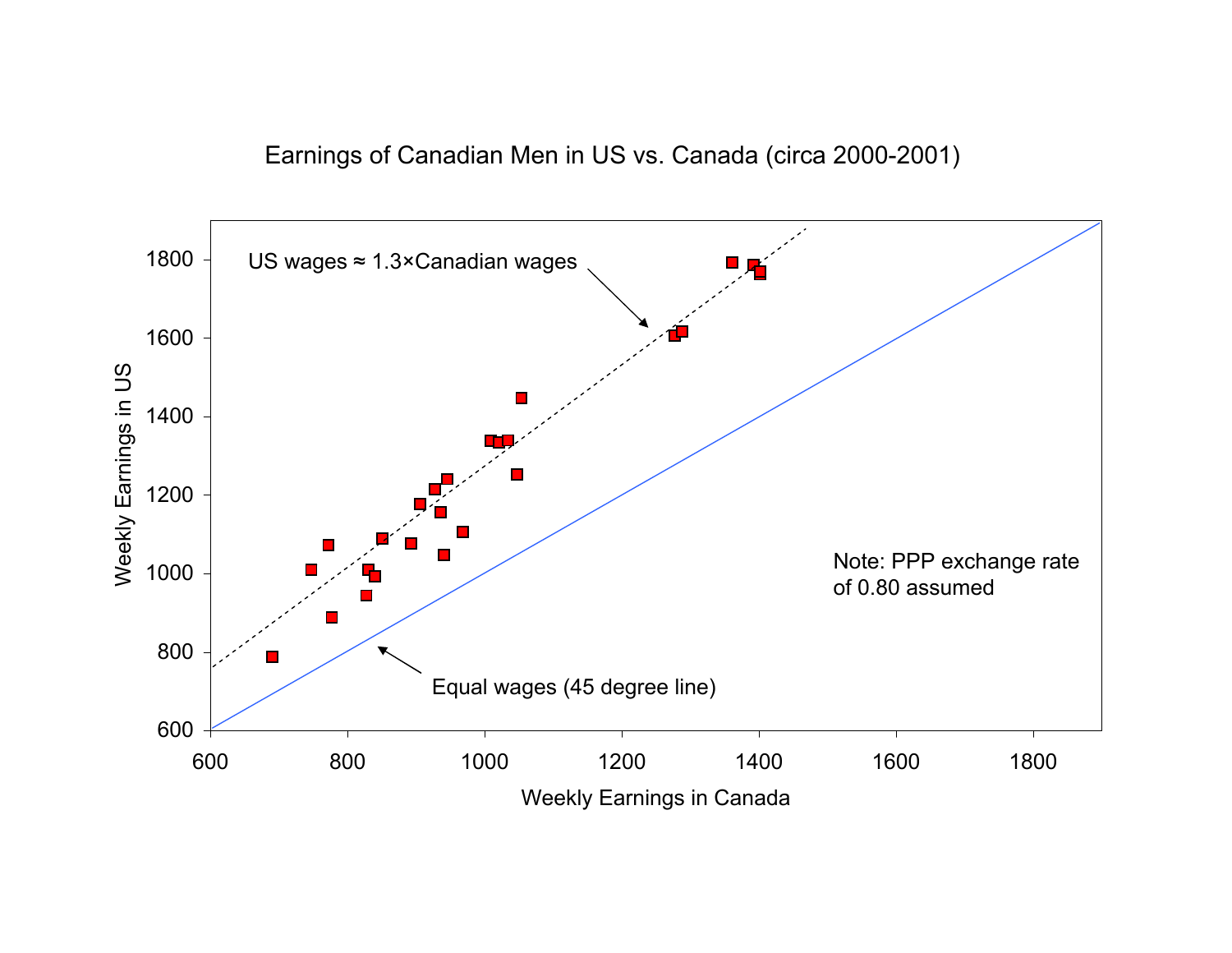

Potential Gains From Immigration by "Skill" Level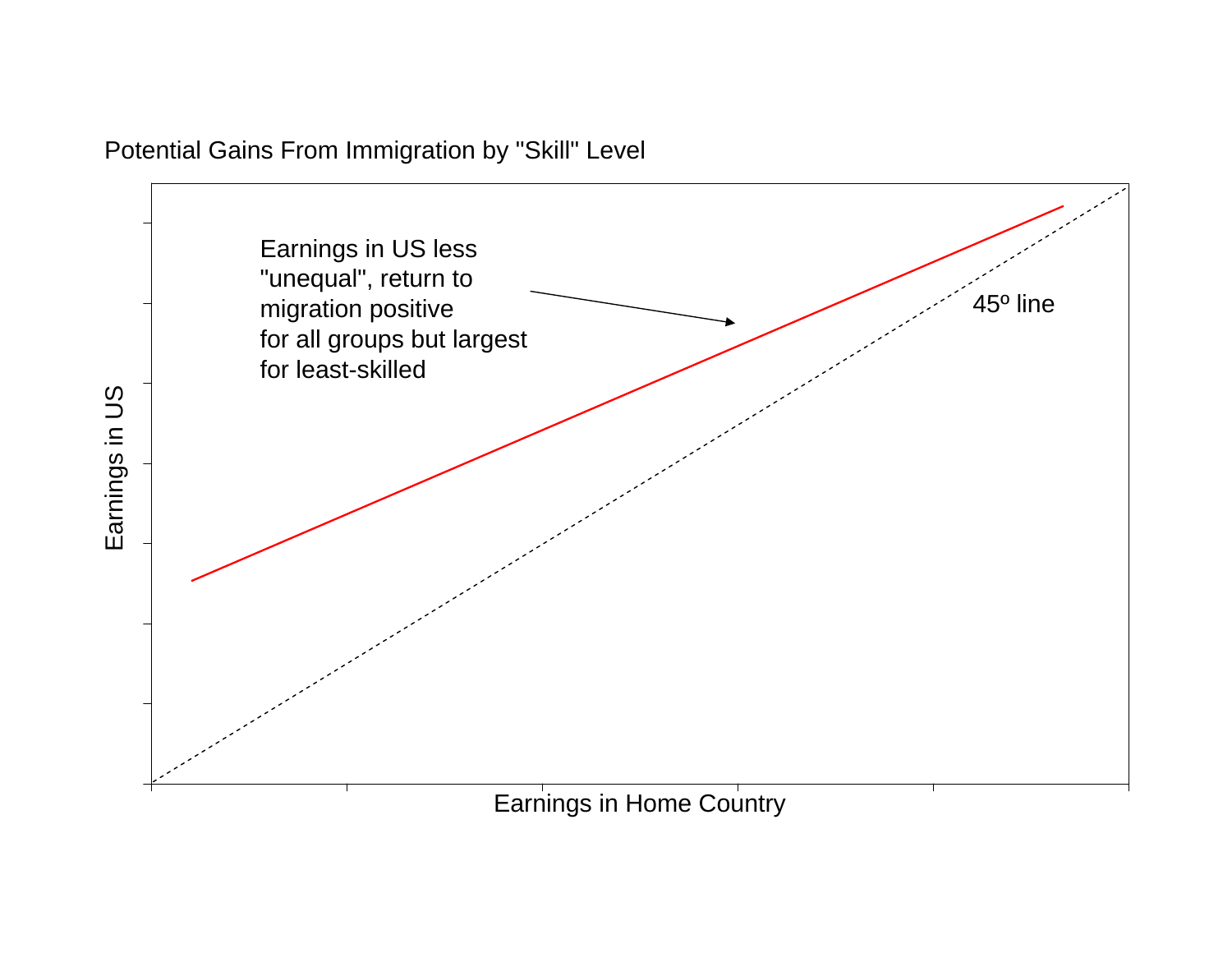## **Insights**

From developed countries (typically "more equal" than the US), highly skilled workers are most likely to want to come to US From under-developed countries most people would earn more in the US – though gains are largest for the least skilled

BUT: potential supply from most countries is heavily constrained (e.g. India/China)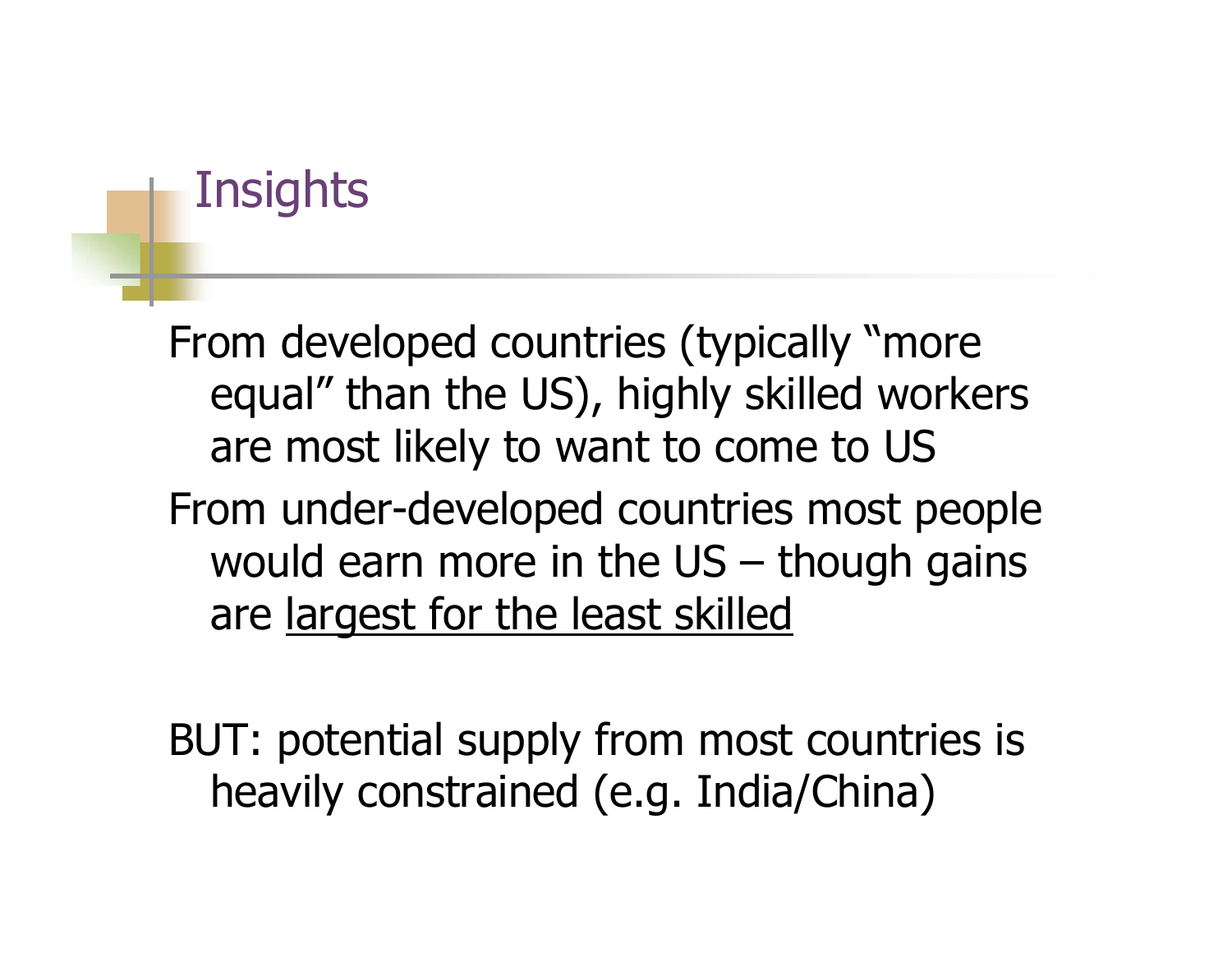Supply and Demand Factors, con't b) Demand-side

Demand for immigrants = Total Demand - Domestic Supply

Trends in demand and domestic supply have both contributed to demands for various types of immigrants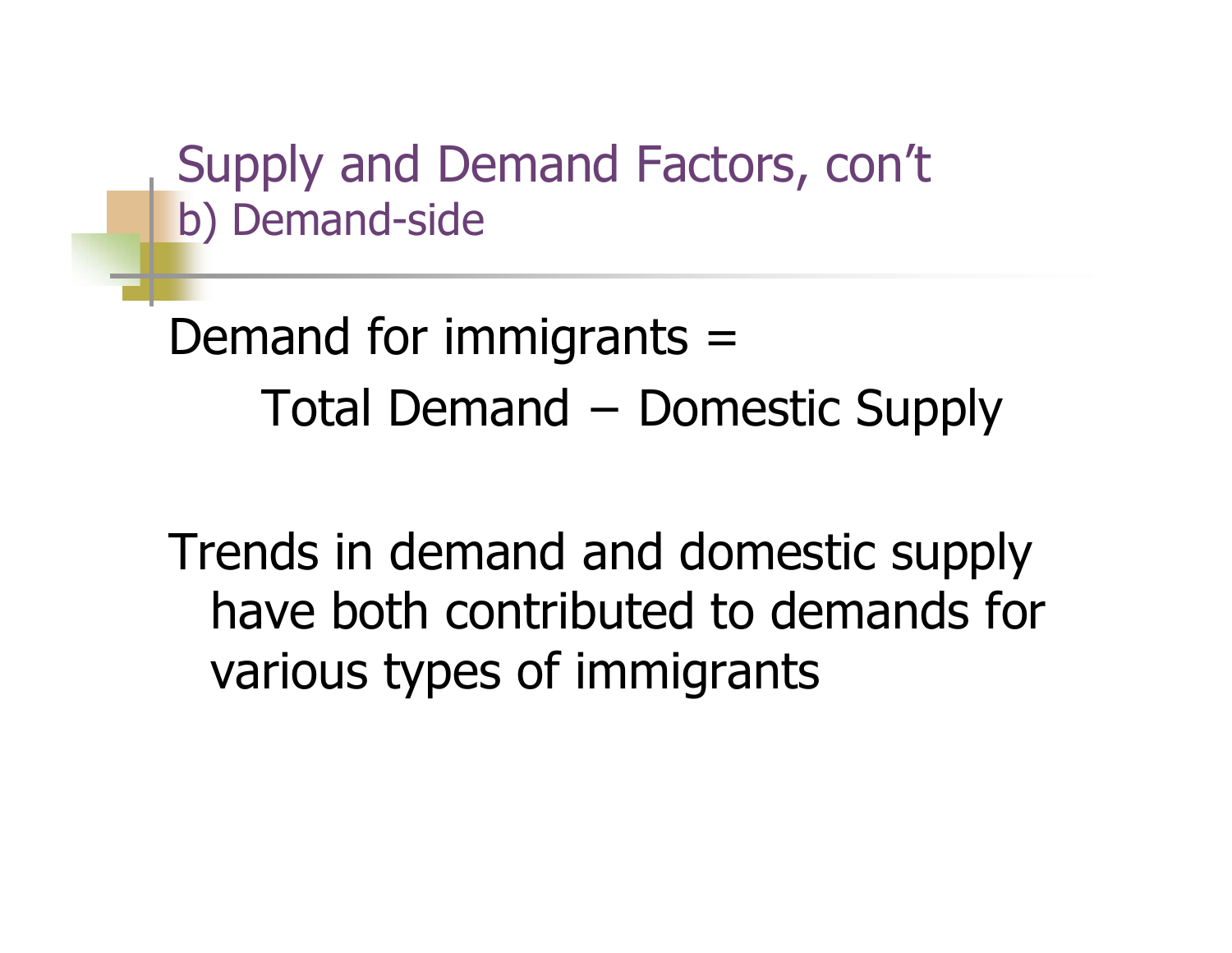# Demand for High-Skilled Immigrants

- • New technologies have steadily increased demand for highly-educated workers
- • Until the late 1970s the trend in demand was matched by trend in supply
- •• Starting with cohorts born after 1950, there was a slowdown in educational progress (especially for men)
- •Extreme case: advanced degree-holders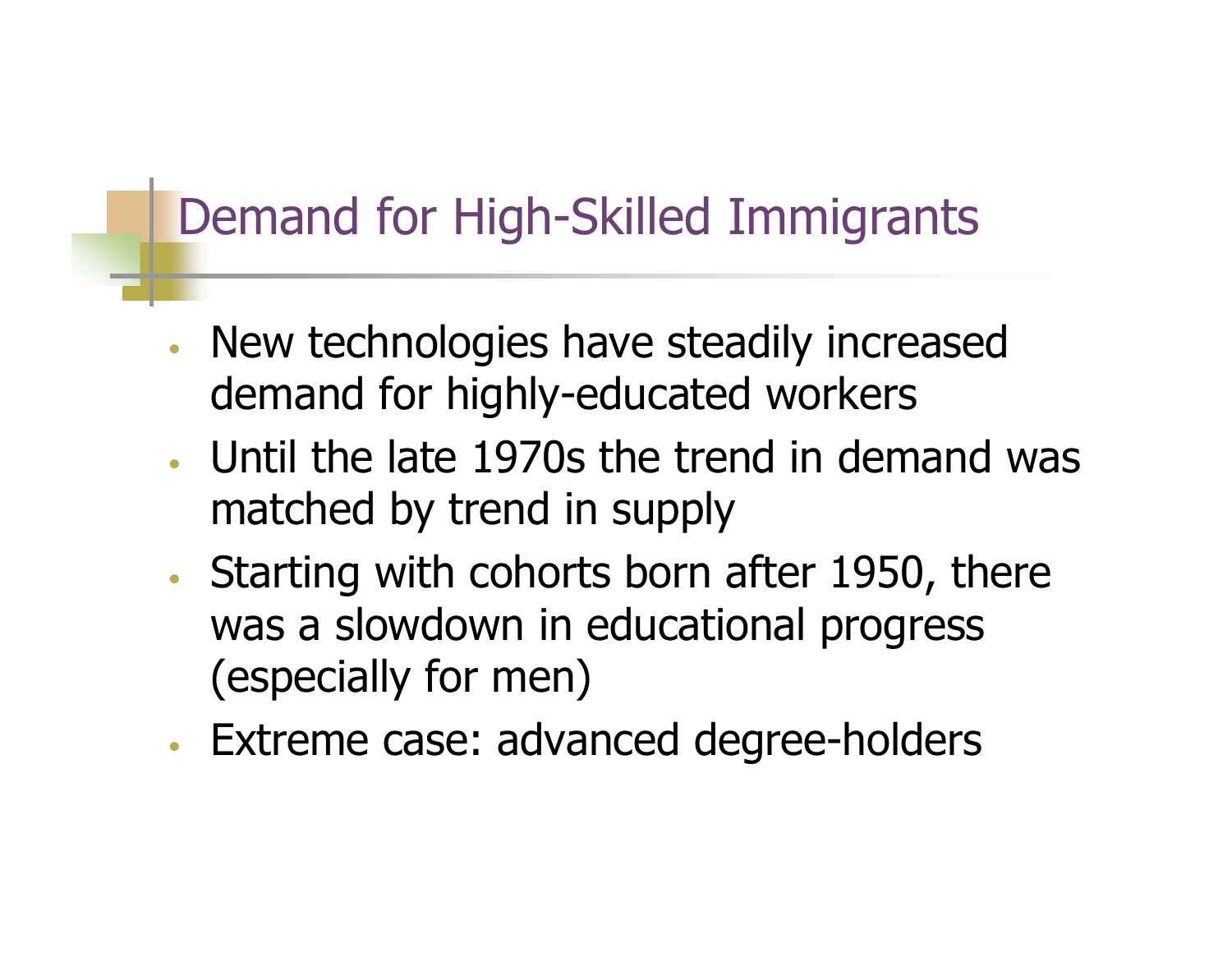

#### Education Attainment by Cohort - Native Men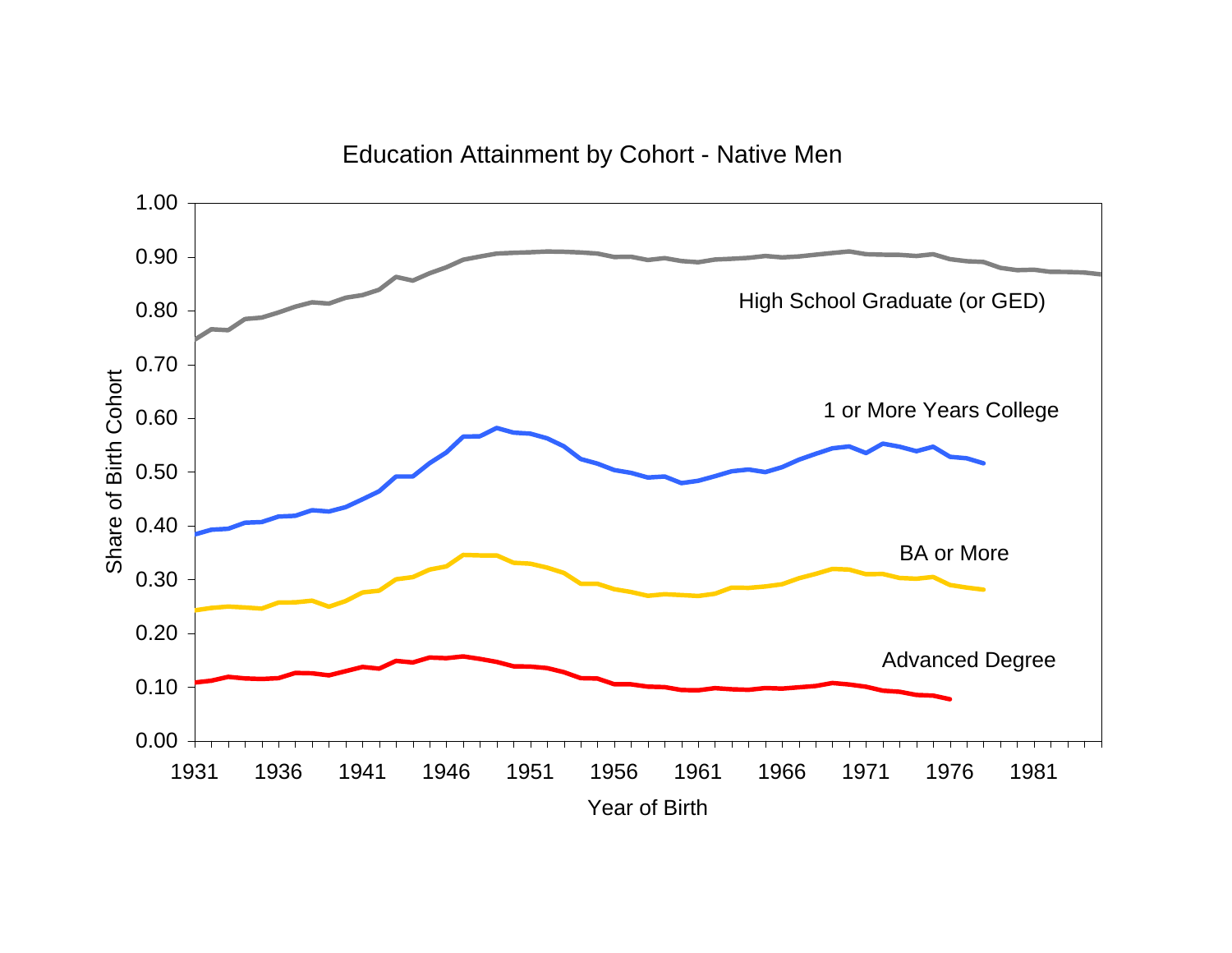

#### Education Attainment by Cohort - Native Women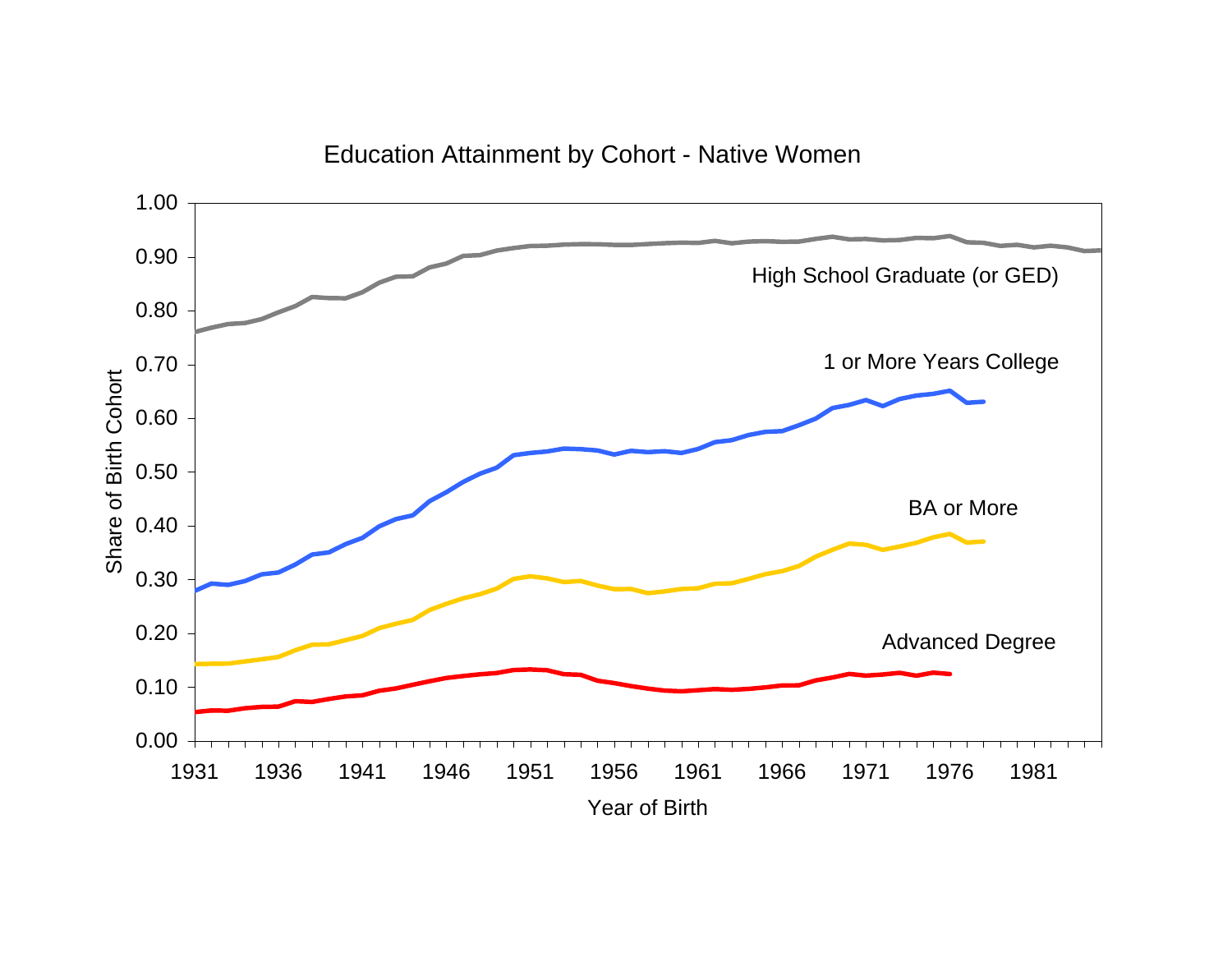

Education Attainment by Cohort - Native Men and Women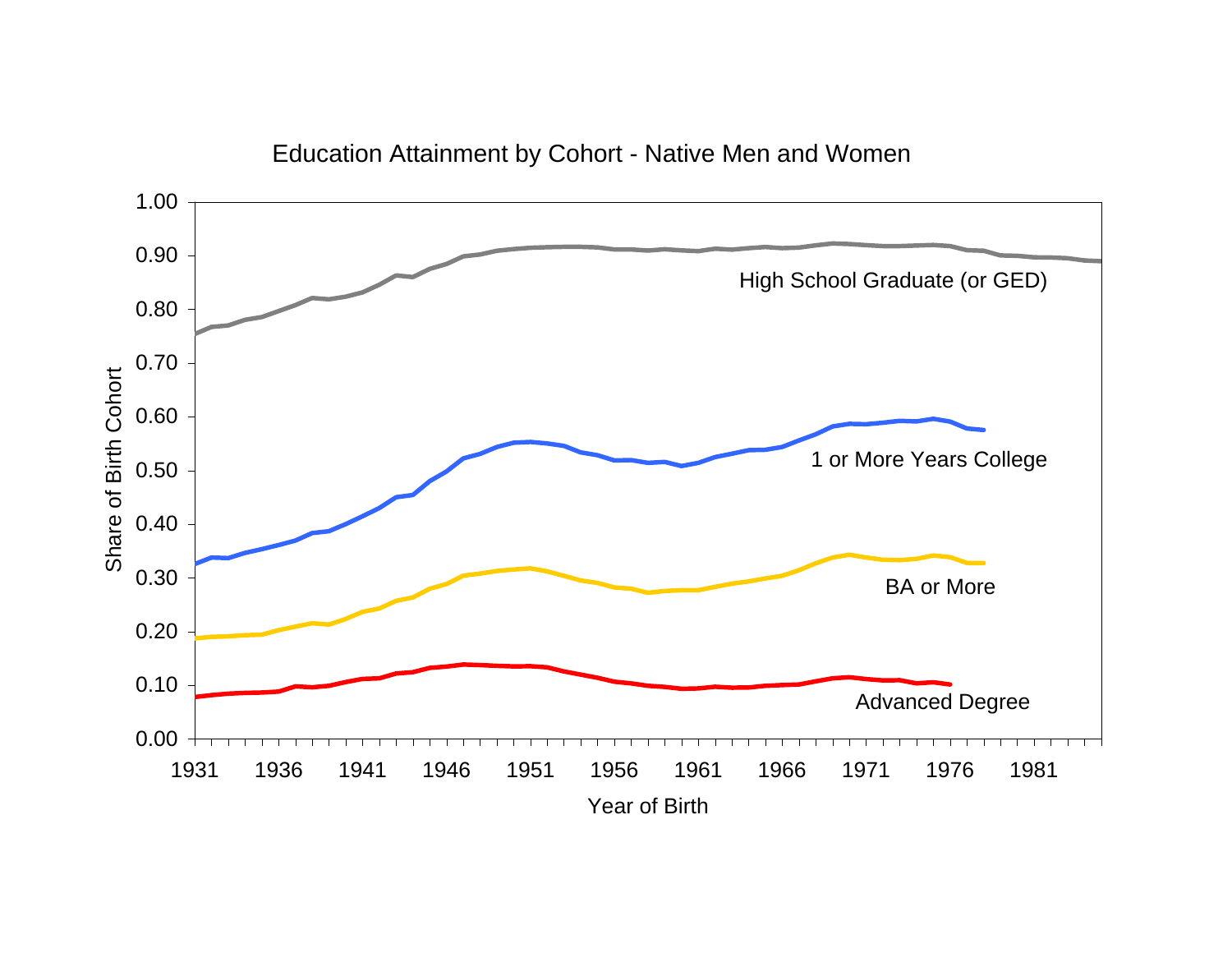## Demand for Low-Skilled Immigrants

- Relative fraction of natives without high school has been stable ( $\sim$ 10%) since 1950 birth cohort. Domestic supply of dropouts has been declining throughout 20<sup>th</sup> C, but will stabilize soon
- - Native dropouts have relatively low LF participation (crime, social program participation….) so their effective supply is less than their population count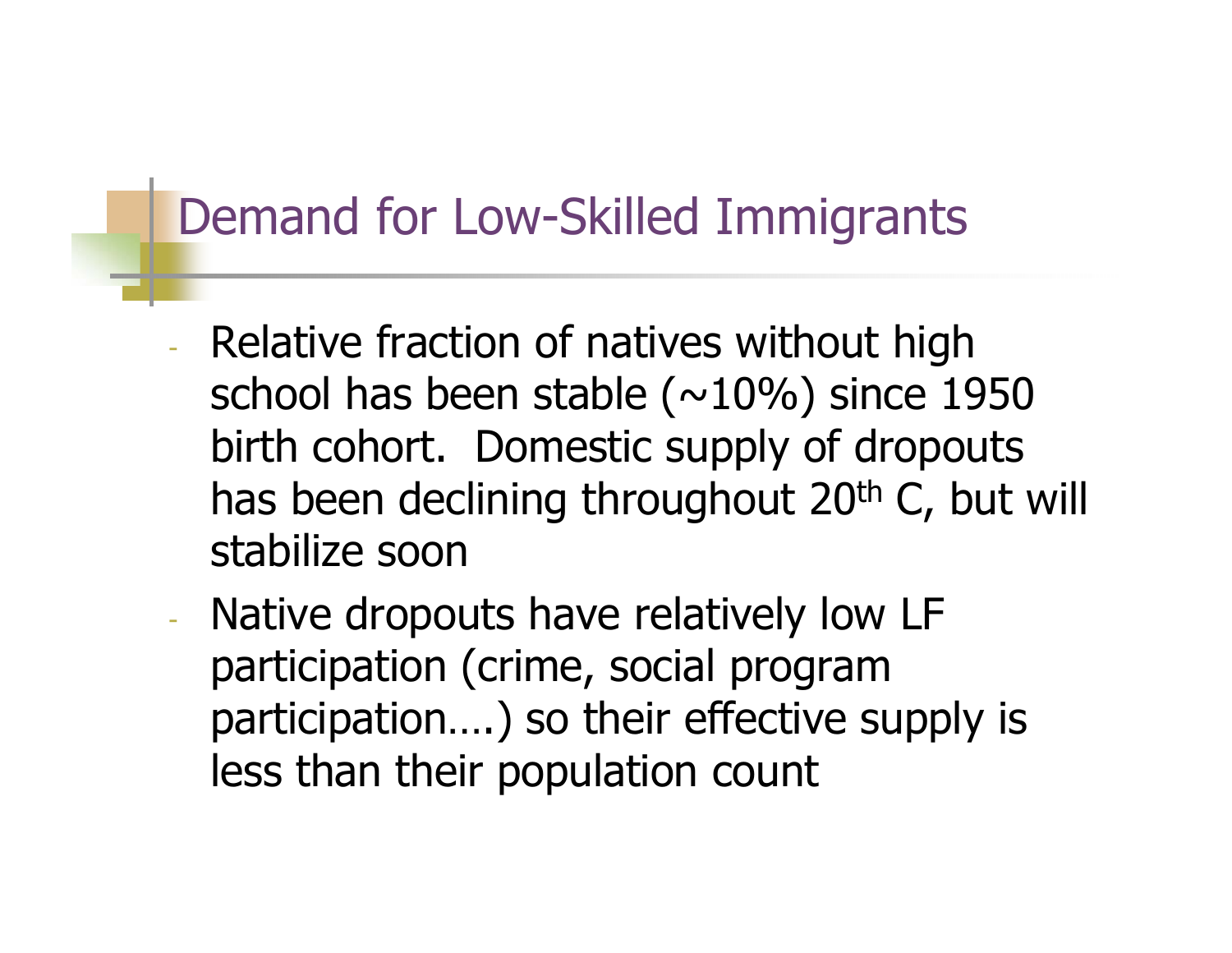## Low-Skilled Demand (continued)

- US has few regulations that squeeze out the "low wage" sector (low min. wages, payroll taxes, unionization, cost of living)
- US employers (in agric, trade, services) continue to offer "low productivity" jobs (in contrast to Germany, for example)
- high LF participation of women creates demand for low cost services
- tolerance for untaxed/undocumented workers to fill low-productivity jobs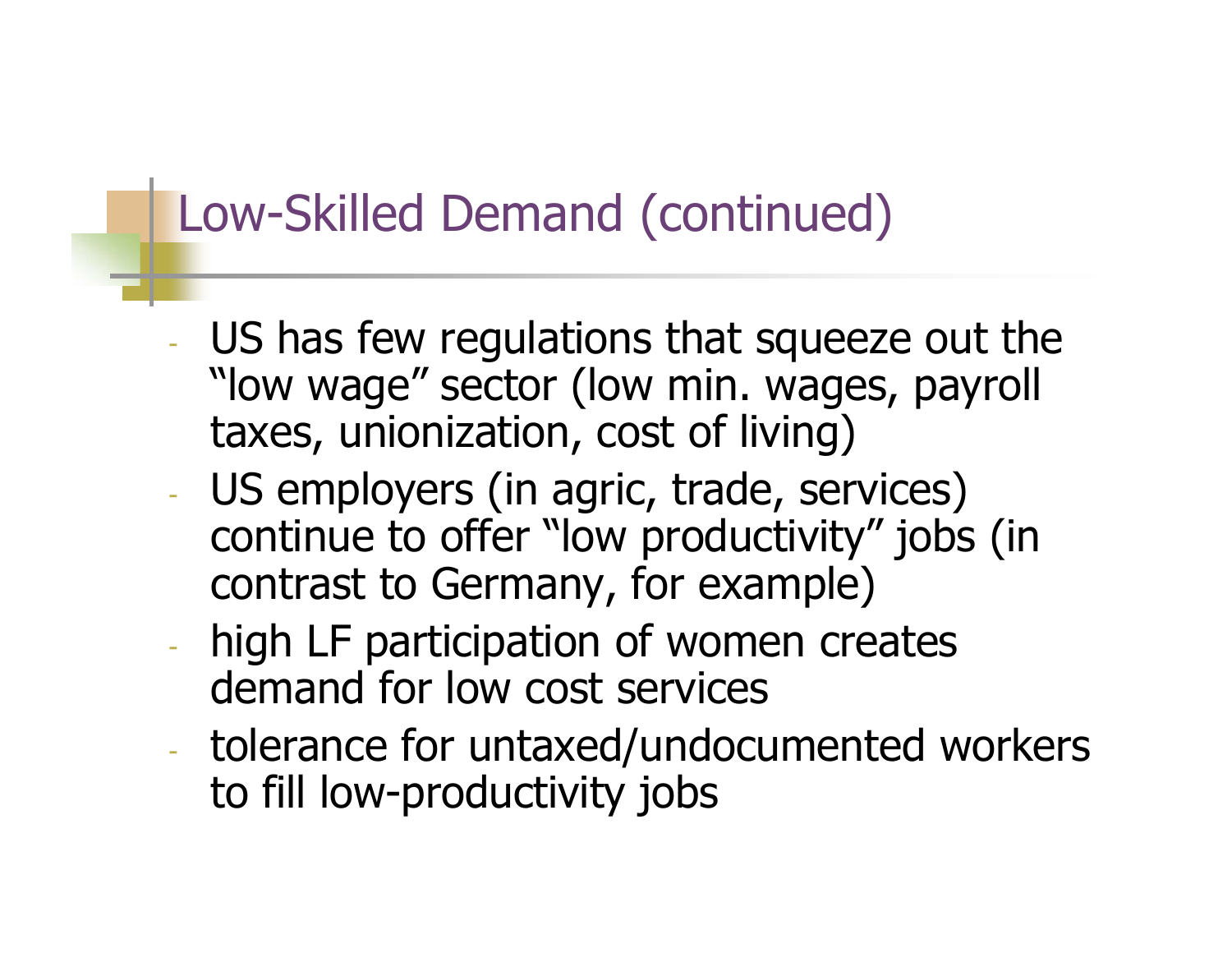#### Insights from S-D perspective

Rising demand and slowdown in domestic supply have contributed to strong demand for highly-educated immigrants

Relatively stable demand and falling domestic supply have contributed to steady demand for low-educated immigrants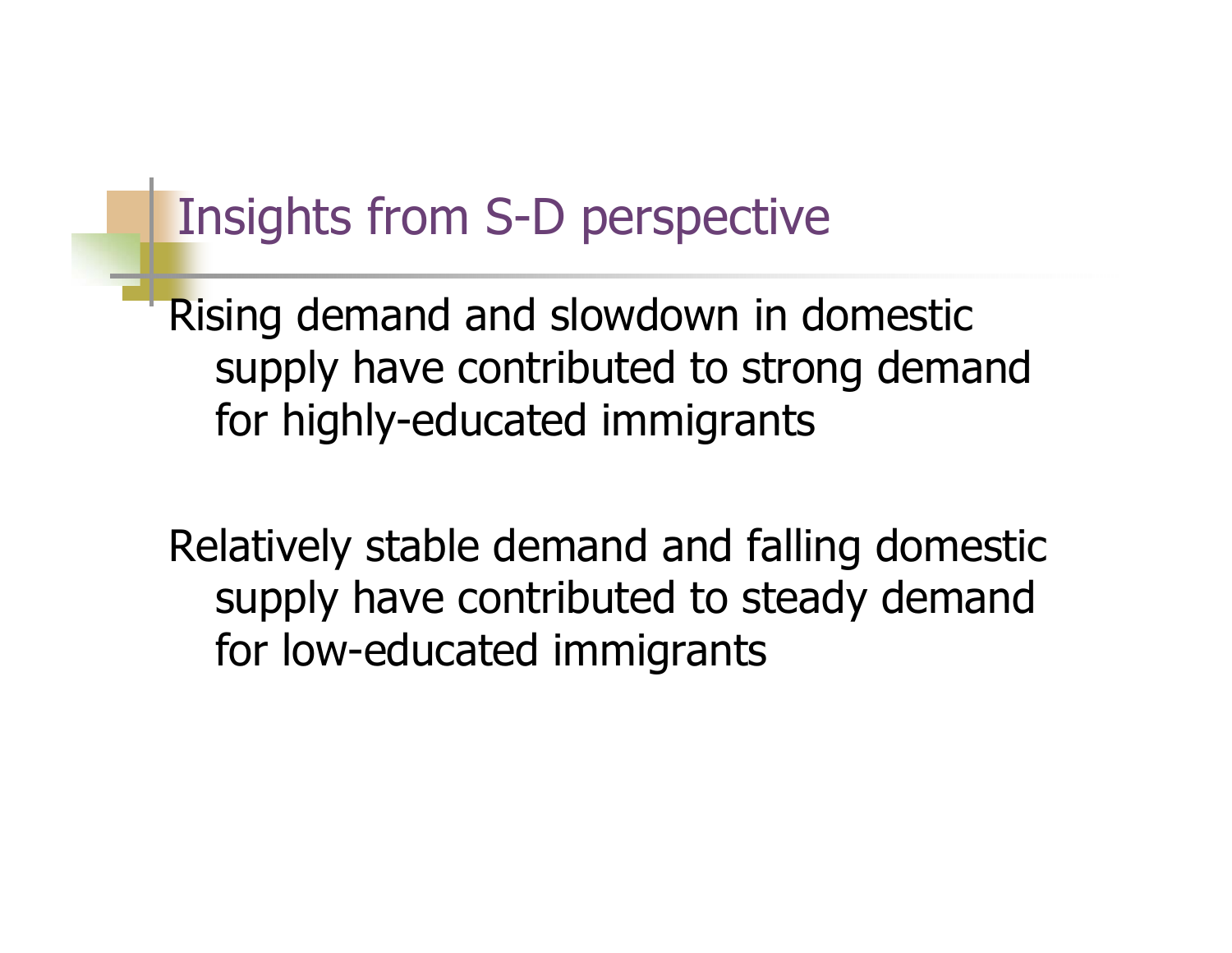#### Immigrant presence at Each Level of Education

|                                                     | <b>Population</b><br>(percent imm's) | <b>Total</b><br><b>Hours worked</b><br>(percent imm's) |
|-----------------------------------------------------|--------------------------------------|--------------------------------------------------------|
| <b>Dropouts</b>                                     | 37.1                                 | 44.5                                                   |
| <b>High School Graduates</b><br>$(<1$ year college) | 12.9                                 | 13.0                                                   |
| Some College (1-3 years,<br>Including AA etc.)      | 10.8                                 | 10.4                                                   |
| <b>Bachelors Degree</b>                             | 14.7                                 | 13.6                                                   |
| Advanced Degree (MA, LLD,<br>MD, PhD, etc)          | 18.2                                 | 17.9                                                   |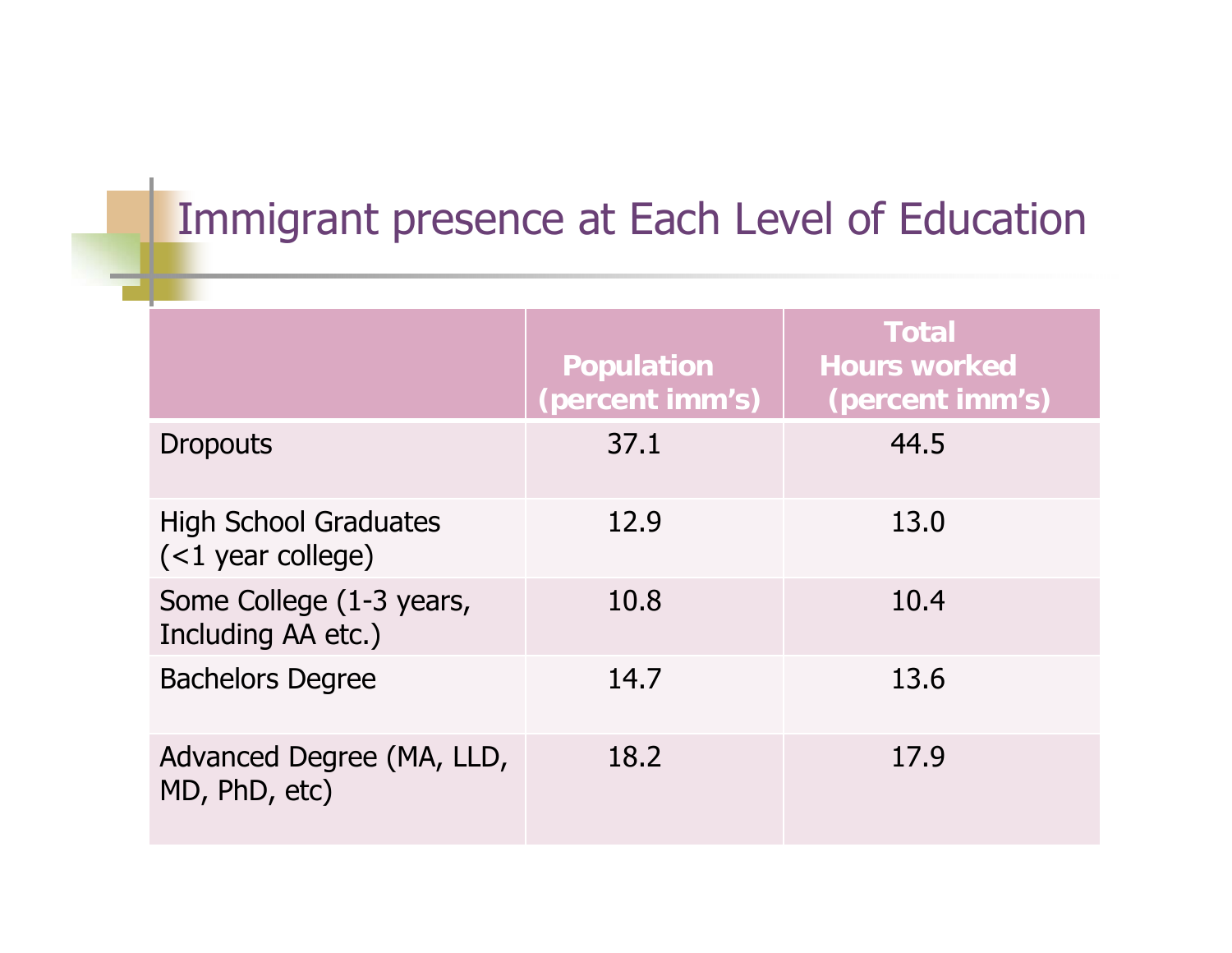#### **Fraction of People with College or More, By Place of Birth**

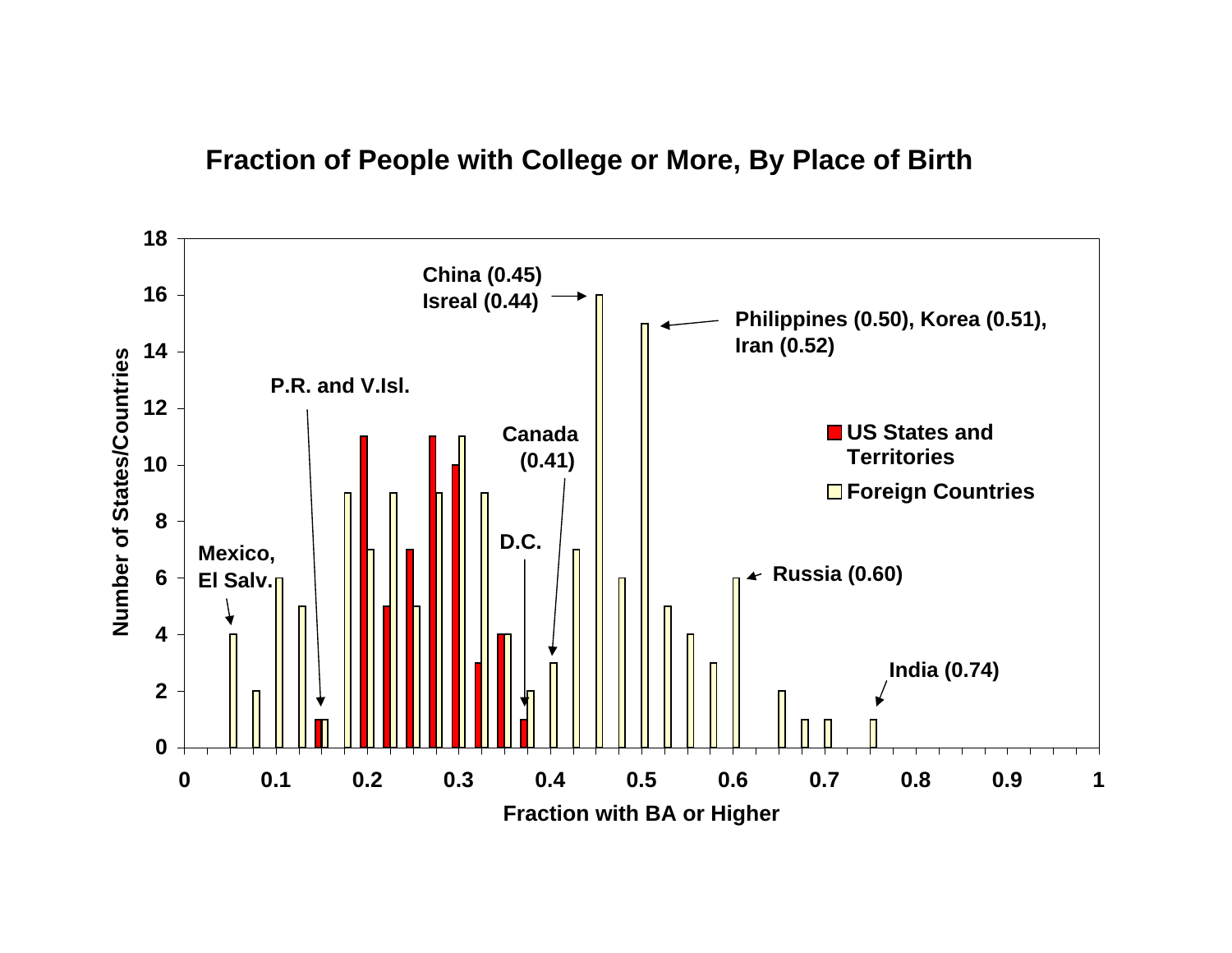# 2. Impacts of immigrant inflows?

The basic economic model:

- firms use labor L and capital K
- labor and capital productivity depend on K/L
- -"perfect" capital markets

What happens when L rises (e.g. immigration)?

- -L/K rises and capital productivity rises
- firms invest more, raising K
- -- eventually L/K falls back to equilibrium which only<br>depends on the cost of capital
- supply of jobs adjusts to the supply of workers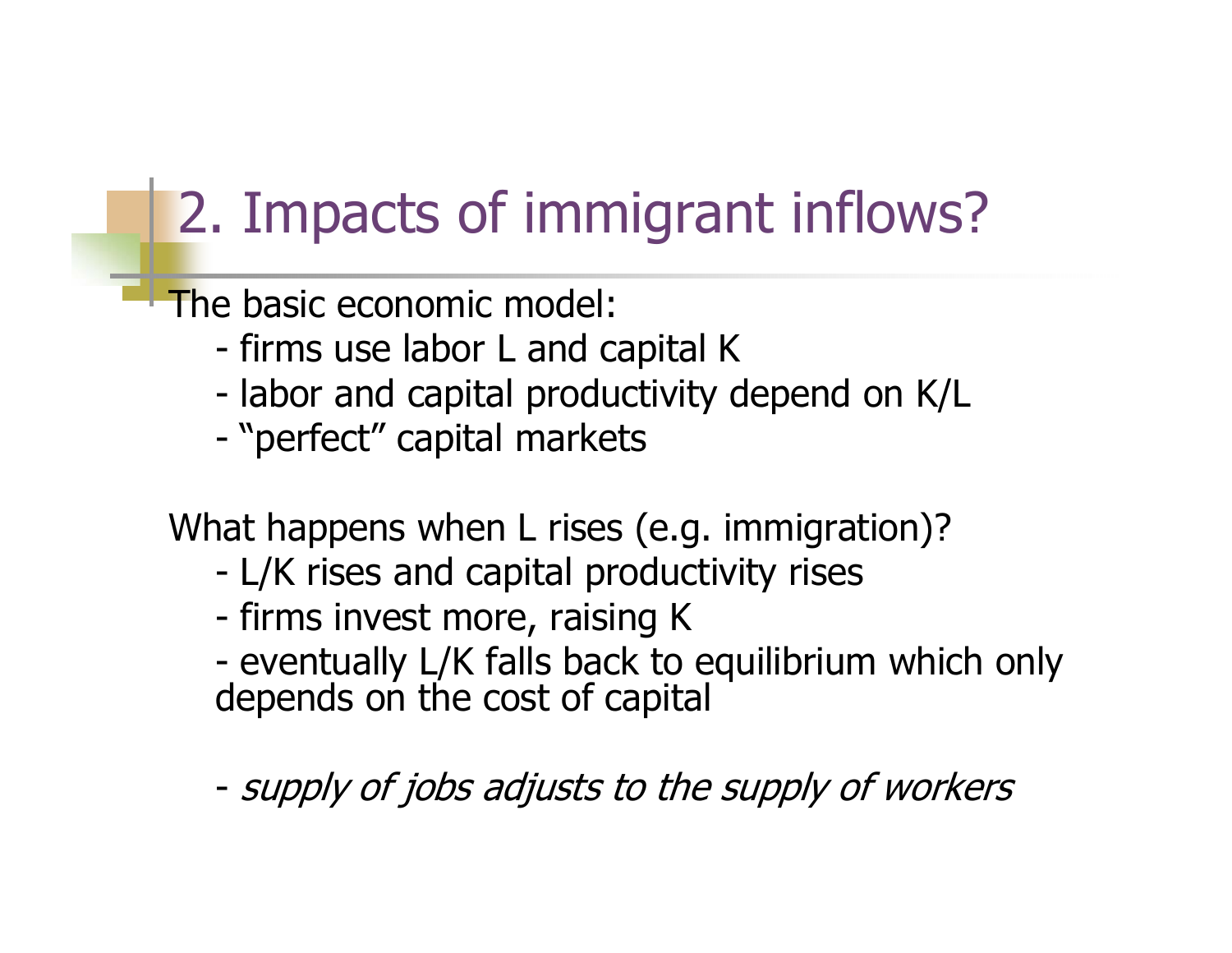# What about different skill groups?

Baseline: higher-skilled worker is equivalent to 1+h low-skilled workers (h depends on technology)  $\rightarrow$  wage(skilled)/wage(unskilled) = 1+ h no effect of immigration

General case: different groups are "imperfect substitutes". Relative wage depends on technology and on relative size of each group Key question: how many separate skill groups?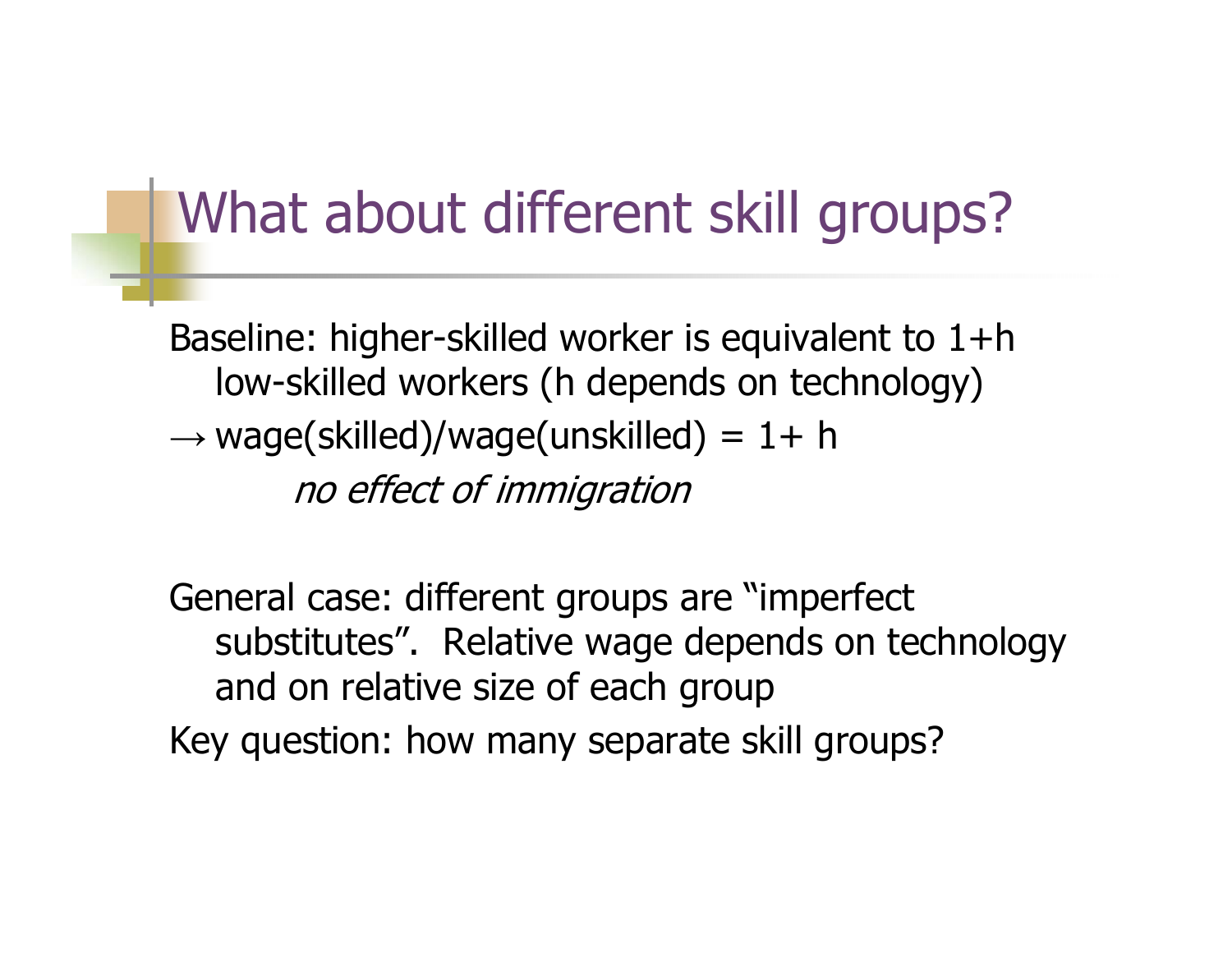#### Research designs

a) Cross-city comparisons. Immigrants are clustered in selected cities: Los Angeles=48% Atlanta=12% Pittsburgh=3%

On average: more immigrants  $\rightarrow$  more low-education workers in city. But relative wages of lowesteducation natives are very stable across cities

Design can be enhanced using 'supply push' component of immigrant inflow to different cities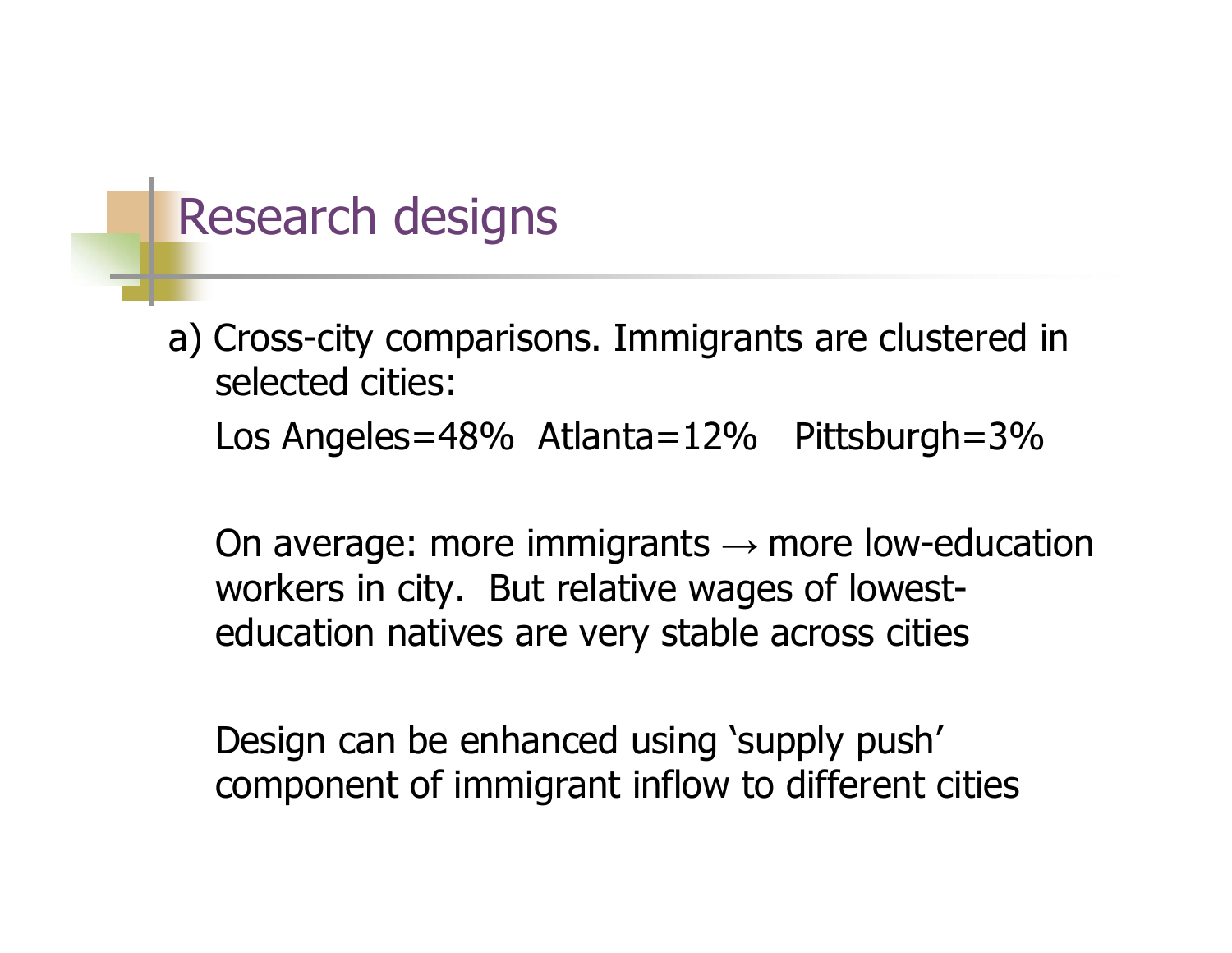High School Wage Premium for Native Men vs. Fraction of Low Education Immigrants

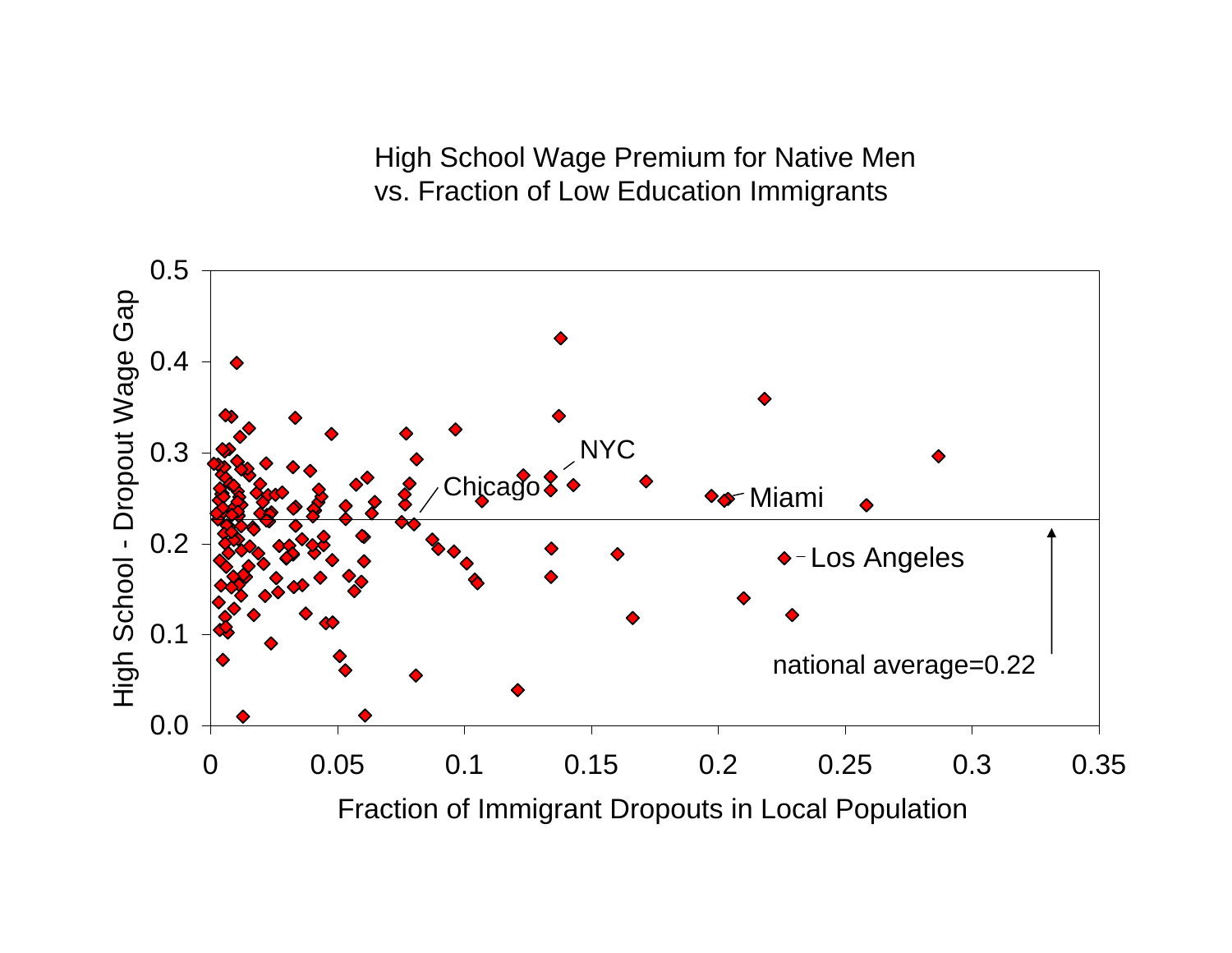## Research designs (2)

b) Big shocks.

Mariel Boatlift (1980) added about 75,000 very low skill workers to Miami labor market in 3-4 months.

What happened to wages/employment rates of lowskilled natives in Miami? - nothing detectable

Similar studies in Portugal (end of Angola colonial war); France (end of Algerian war); Israel (lifting of emigration restrictions from Russia)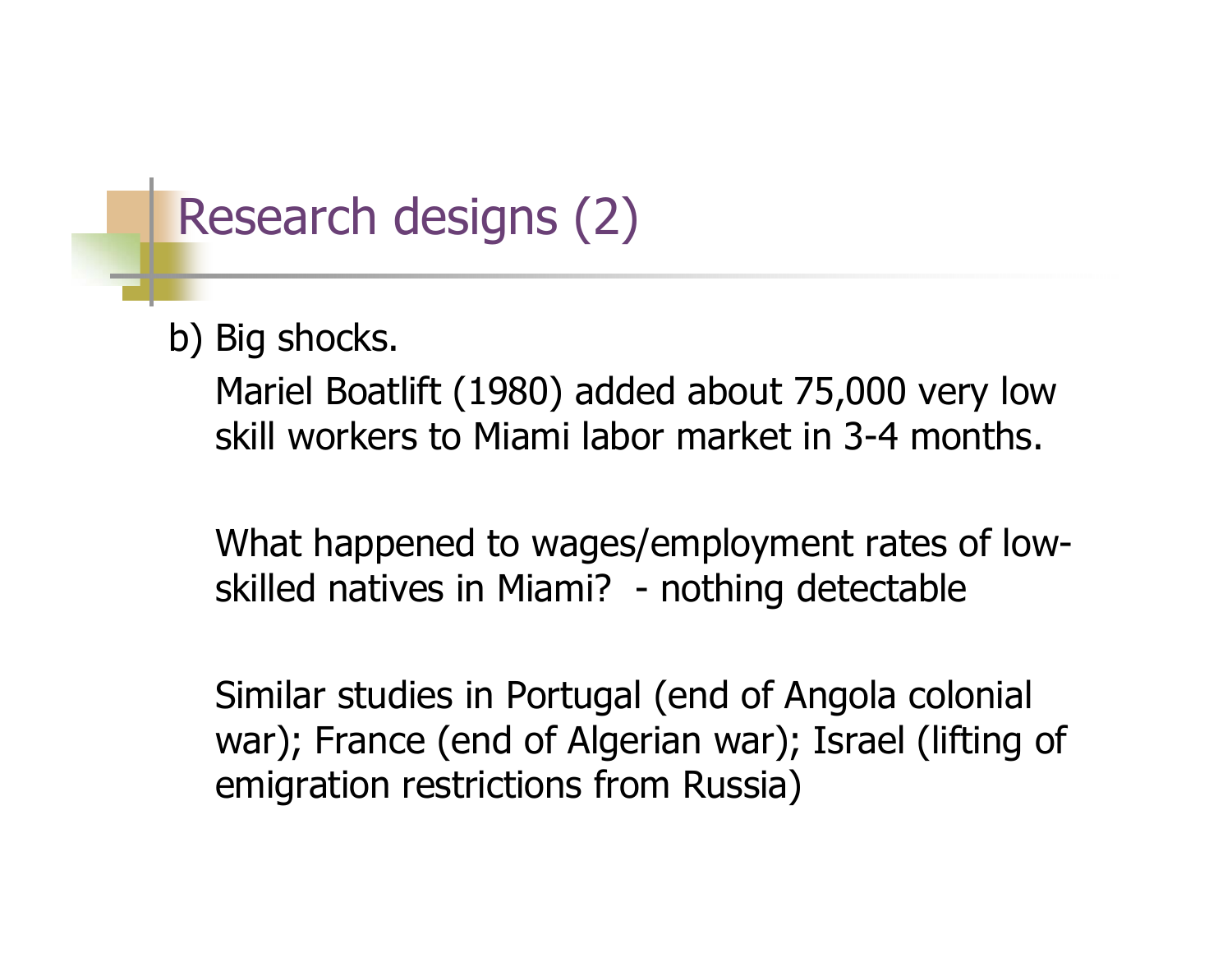## Research designs (3)

#### c) National trends.

-consistent finding: "as if" there are only 2 skill groups – HS and below, college and above (as in cross-city analysis, HS/dropout  $=1.2$ ) -immigrants on average have about the same share of "college and above" workers as natives

 $\rightarrow$ surprisingly, immigration over past 3 decades has probably not affected relative wages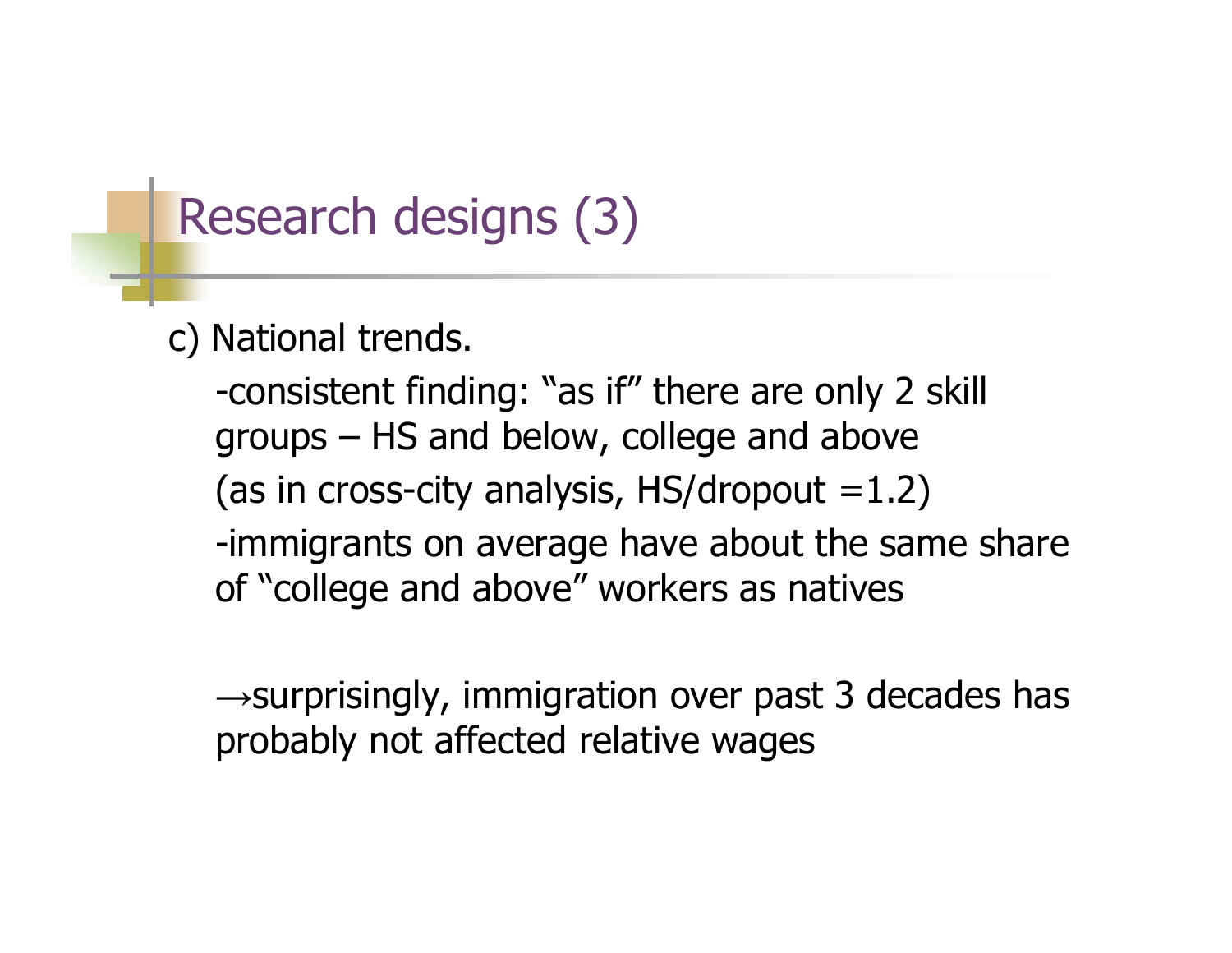# 3. Understanding Attitudes to Immigration

-dozens of studies show that the wage/employment effects of immigration on natives are small

-many firms and households use immigrant services, both at the "high end" (doctors, nurses, professors) and the "low end" (day care, home health and elderly care, agriculture and construction…)

-nevertheless, many natives are opposed to (or deeply ambivalent about) immigration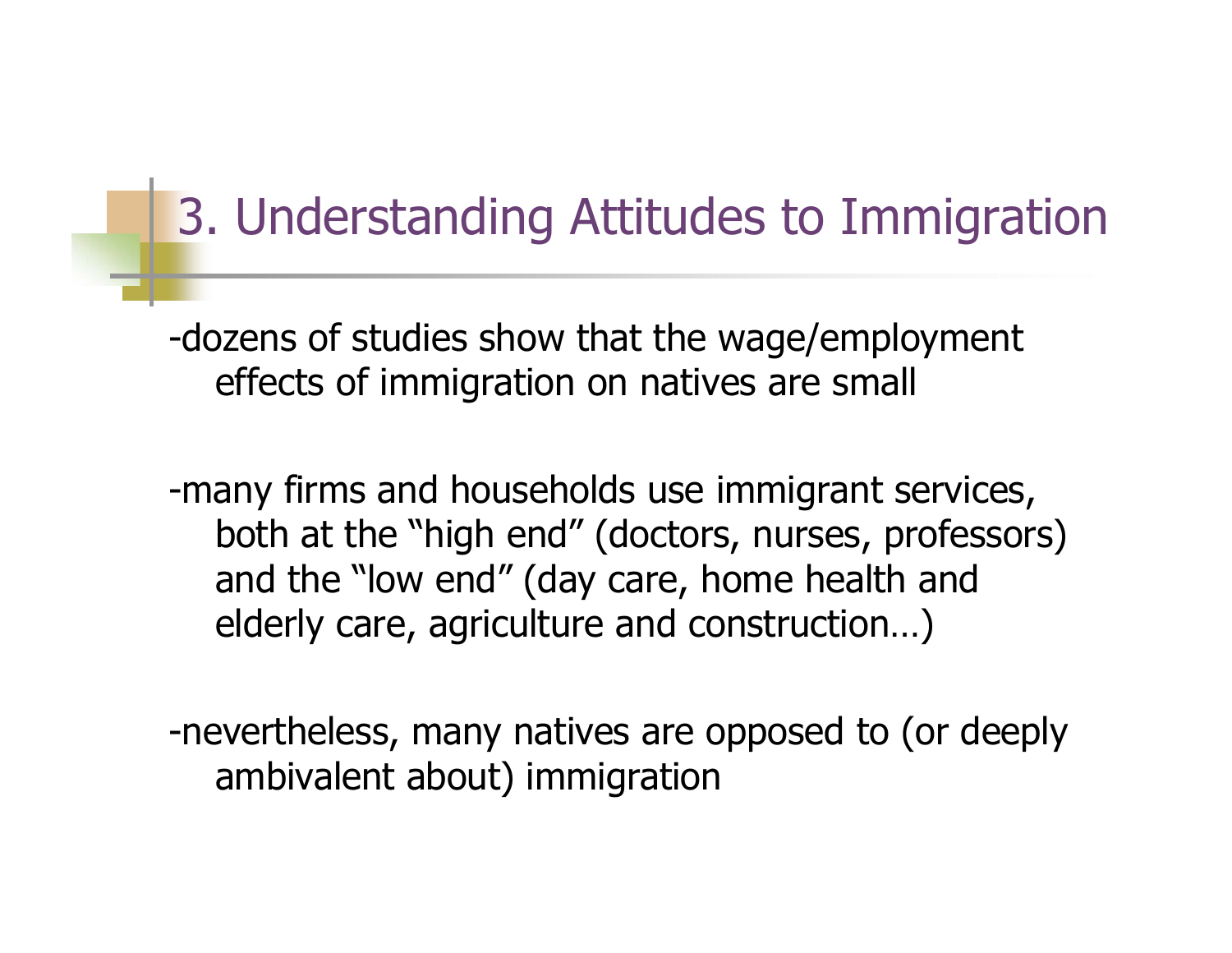## understanding attitudes (2)

-people care about the direct effects of immigration on their wages and taxes, and on the indirect or "compositional" effects on their neighbors, coworkers, schoolmates, etc.

- -composition concerns are the major driver in choices over where to live, what school to choose,….
- -how do people respond when asked about increasing immigration?
	- •• expected *change* in net wages Δ(w-t)
	- •• expected *change* in composition Δa

net evaluation depends on some function of both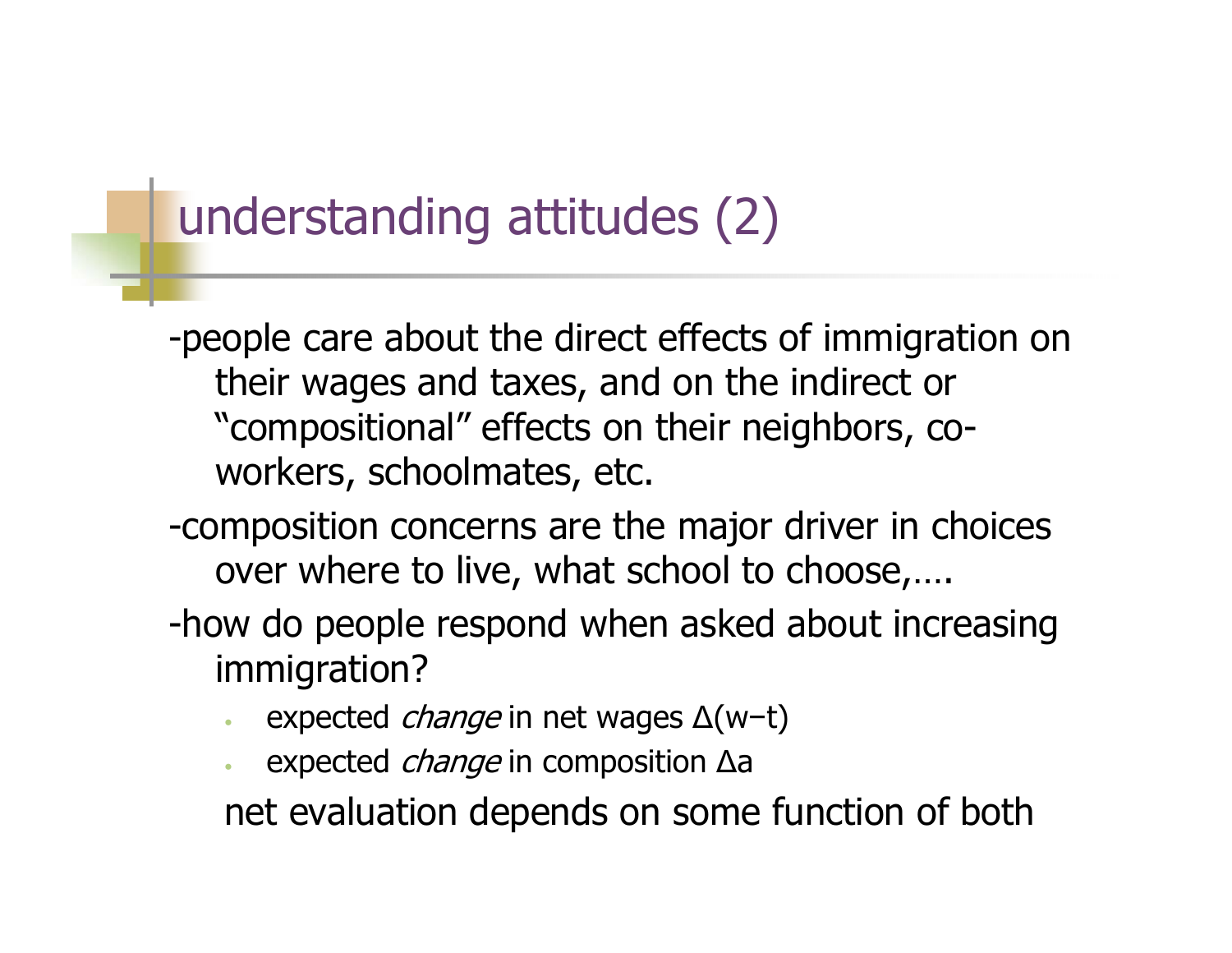# Card-Dustmann-Preston survey questions

#### Indicator questions for net wage effect:

- 1. Do you agree/disagree that immigrants **lower wages**?
- 2. Do you agree/disagree that immigrants **harm the poor**?
- 3. Do you agree/disagree that immigrants **fill shortages**?
- 4. Do you think that immigrants **take away jobs** from natives or **create new jobs**?
- 5. Do you think that immigrants **take out more** (in social benefits) **than they put in** (in taxes)?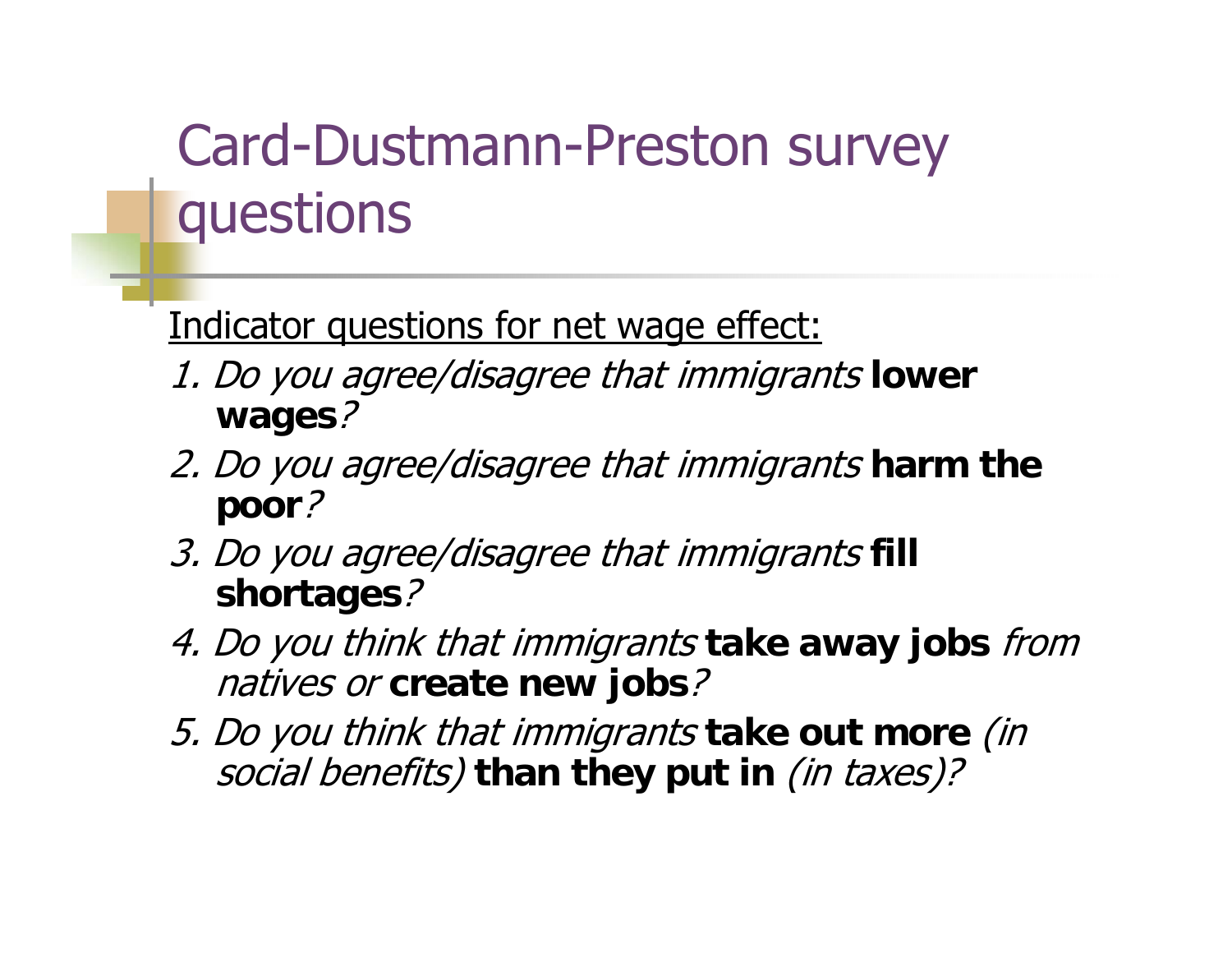# CDP questions (2)

#### Indicator questions for compositional effects

- 1. Do you agree/disagree it's better if everyone **shares the same customs and traditions**?
- 2. Do you agree/disagree it's better if everyone **shares the same religion**?
- 3. Do you agree/disagree it's better if everyone **shares the same language**?
- 4. Do you think that immigrants **undermine or enrich the culture** of the country?
- 5. Do you think a country should **stop immigration to reduce social tensions**?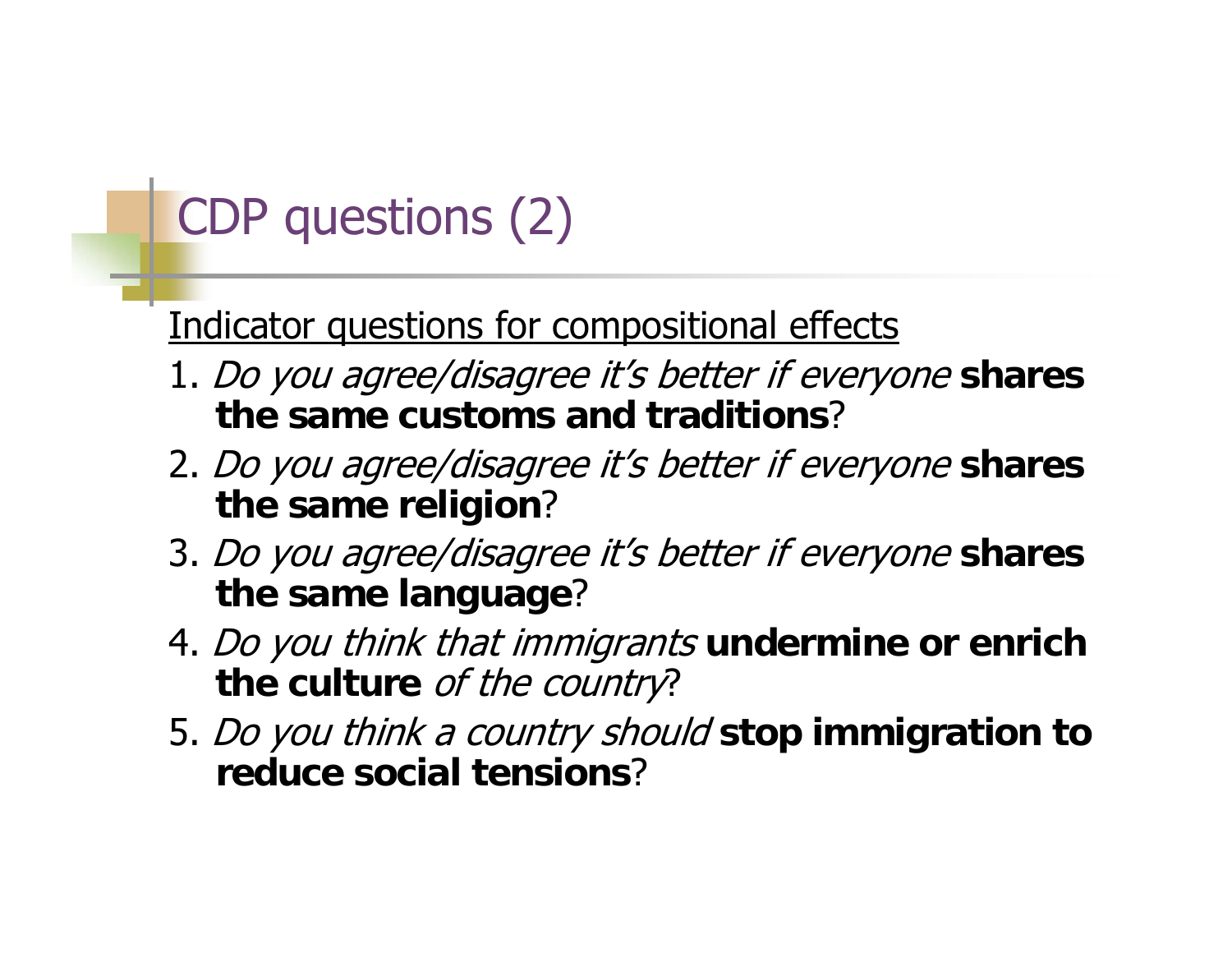### Using the 10 questions

- combine 5 economic indicators into one "factor"
- combine 5 composition indicators into second "factor"
- relate policy views and overall assessments about the effect of immigration to the two factors (or channels)
- can also decompose effects of education/age/etc.
	- e.g. highly-educated people are more favorable to immigration. Why?
		- smaller economic concerns?
		- smaller composition concerns?

which channel is more important?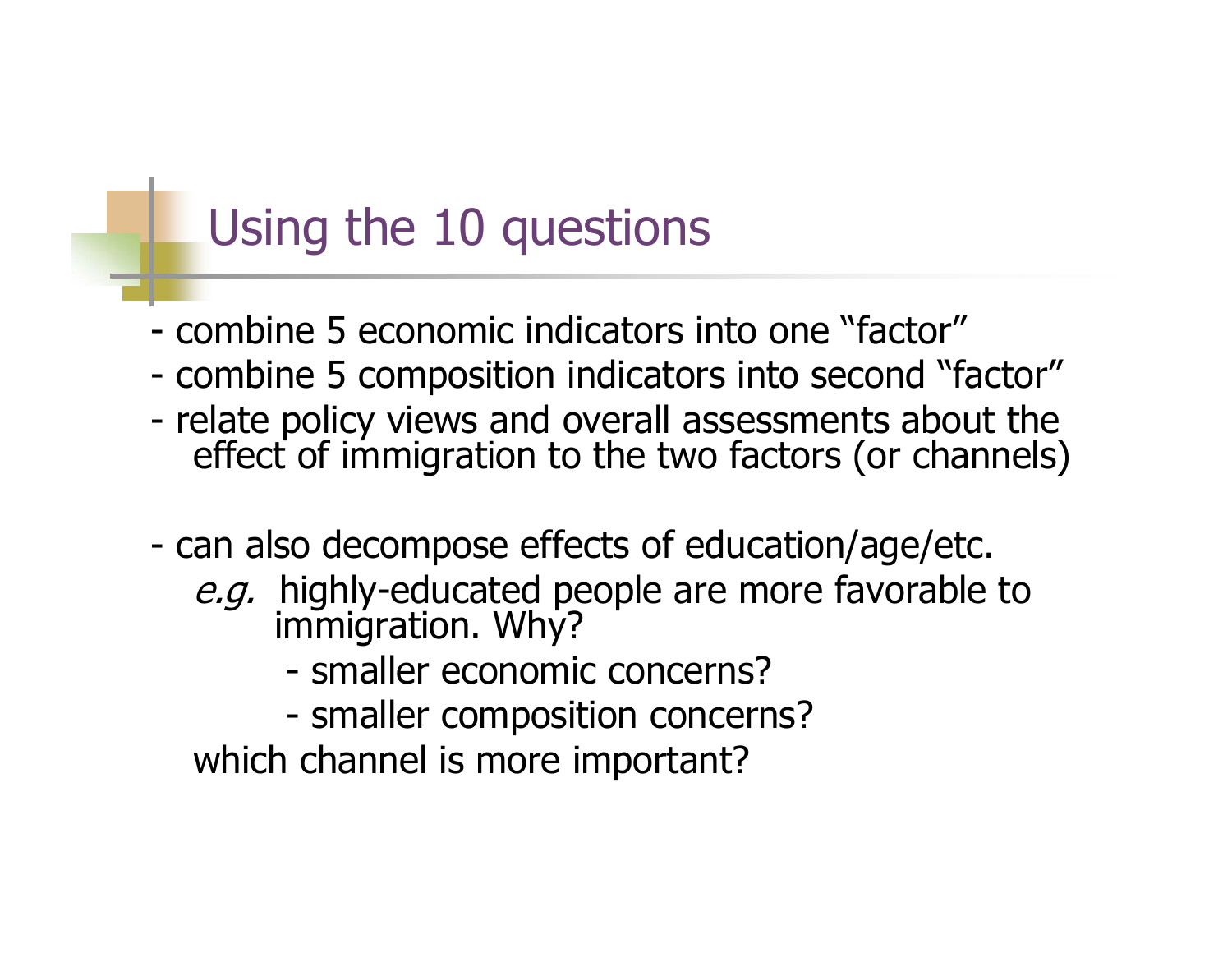

Effects of Immigration on the Economy and the Quality of Life

Bad/Good for the Economy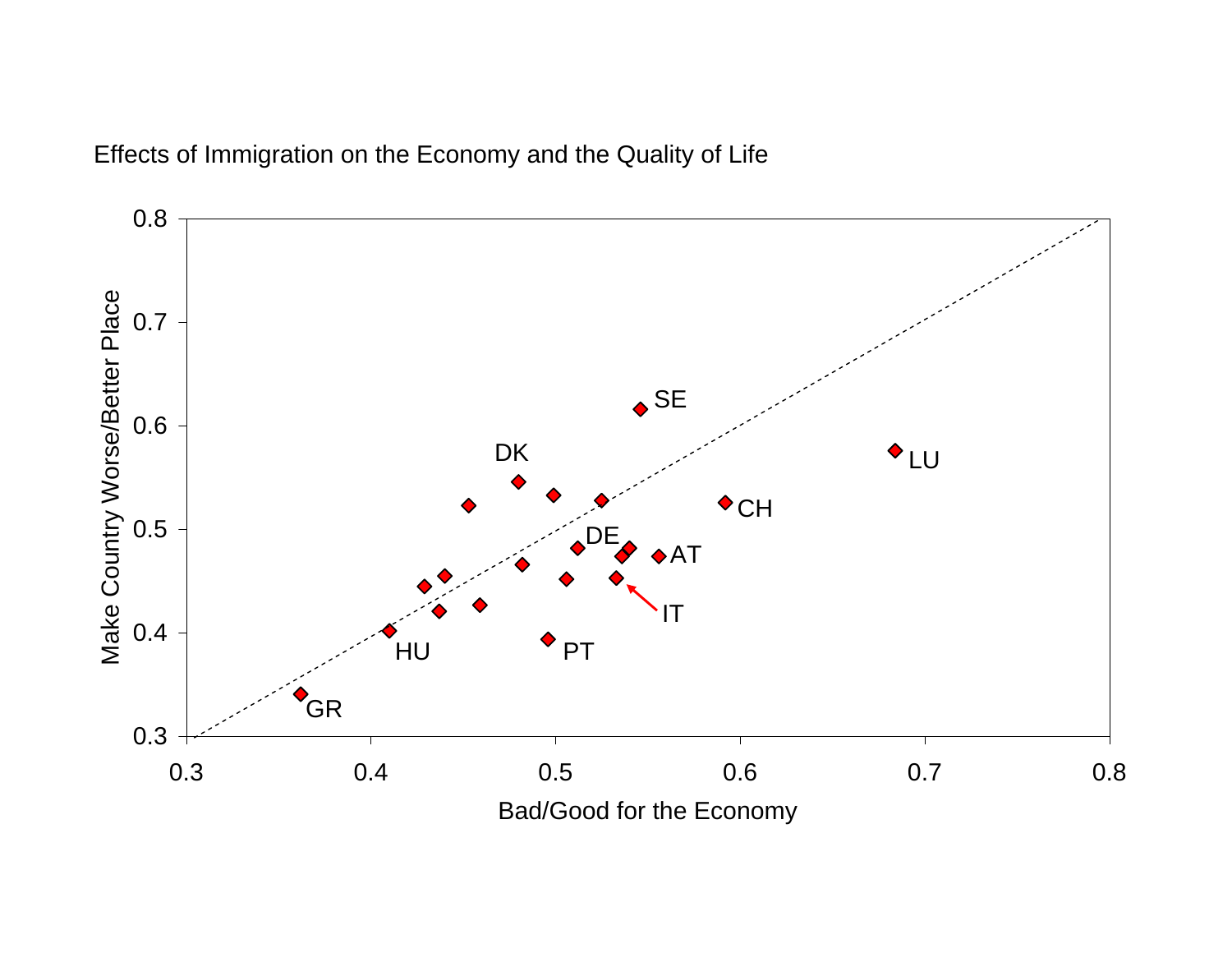# Our findings

- 1. European views on immigration-related issues reflect concerns over wages/taxes <u>and</u> over compositional effects on neighborhoods, schools, etc.
- 2. views on whether immigration is "good or bad for the economy" are largely driven by concerns over wages/taxes
- 3. But: views about immigration policy (restrict or increase immigrant flows) are mainly driven by compositional concerns
- 4. older and less-educated people have much stronger compositional concerns, and these concerns drive their more negative policy views